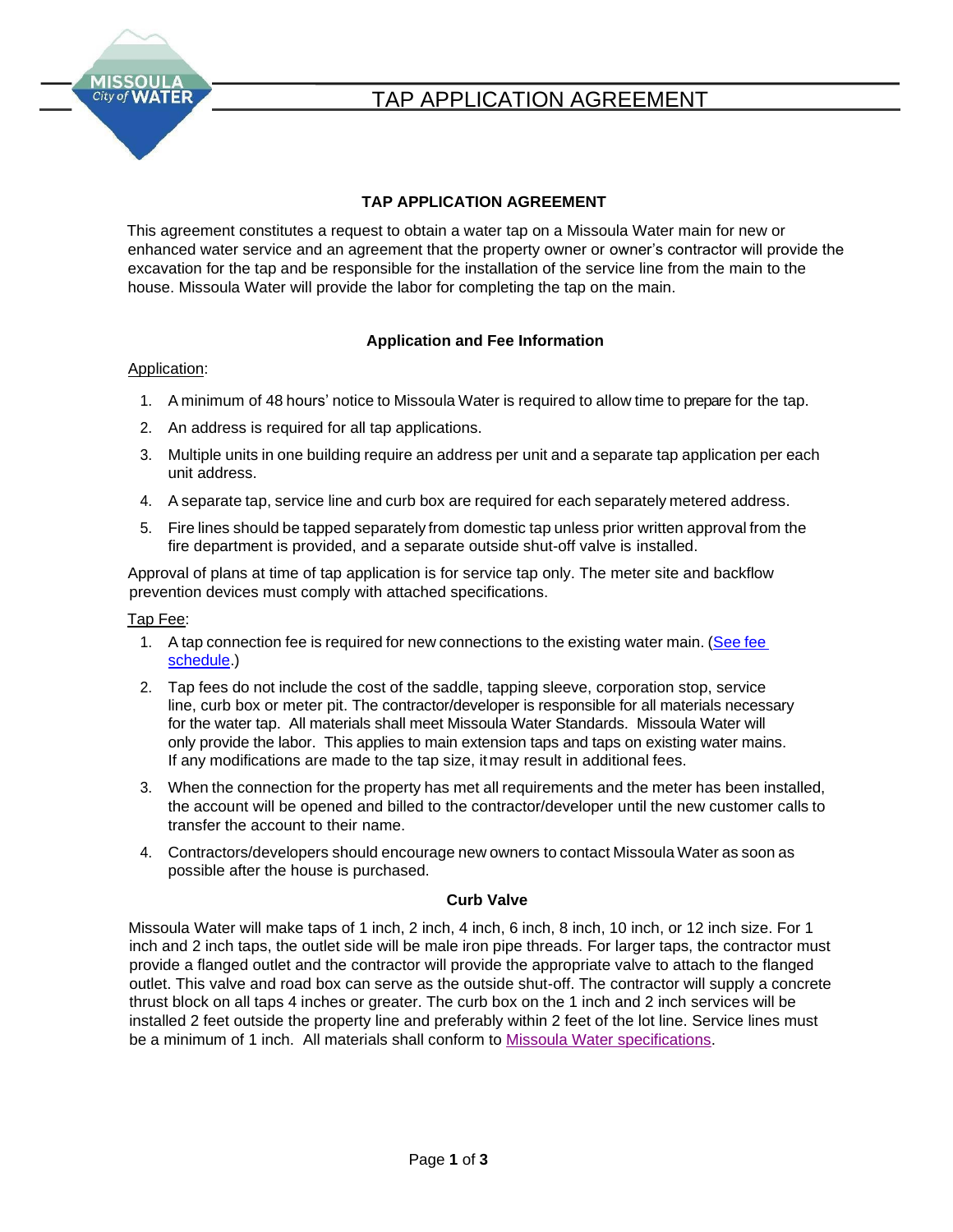#### **Meter Pit**

Meters are required on all new services as per Missoula Water's standard detail [STD-404A.](https://www.ci.missoula.mt.us/DocumentCenter/View/58727/STD-404A-Typical-Residential-Water-Service-Detail) The installation of meter pits is required for all new residential construction for which 3/4 inch or 1 inch meter will be used. The meter pit should be installed 2 feet to 5 feet outside the street right of way [\(see](https://www.ci.missoula.mt.us/DocumentCenter/View/37953) [meter](https://www.ci.missoula.mt.us/DocumentCenter/View/58727/STD-404A-Typical-Residential-Water-Service-Detail) pit det[ail\).](https://www.ci.missoula.mt.us/DocumentCenter/View/37953) Costs are the responsibility of the customer or developer. Please refer to Missoula Water's standard detail WSD-2 for meter pit specifications. The pit is available at Mountain Supply Company, Core & Main, United Pipe Supply, and Northwest Pipe and Supply. These distributors are aware of which configuration meets our requirements and conforms to the standard drawing.

### **1 Inch or Larger Meter**

Any meter larger than 1 inch will require to be installed at an approved location inside. Irrigation meters can be installed in a concrete vault per [STD-412.](https://www.ci.missoula.mt.us/DocumentCenter/View/58734/STD-412-Large--1-12--2-Irrigation-Meter-Pit-Detail) It is the responsibility of the contractor installing the service line to install the pit. Missoula Water personnel will inspect the pit installation for conformance to requirements and will perform the meter installation.

### **Backflow Prevention**

If the requested tap is to serve commercial property, an approved, properly installed, backflow prevention assembly must be installed on each potable line serving the property [\(see specification information\). I](https://www.ci.missoula.mt.us/DocumentCenter/View/37971)f the requested tap is to serve an existing house or building, Missoula Water must inspect the property to determine if a private well or other auxiliary water supply is located on the property. Missoula Water must also perform an inspection if the tap is to serve a property, either new or existing, on which a private well or auxiliary water supply is planned to be installed. If there is to be a private well or other source of water in addition to the Missoula Water potable supply, state law requires either an approved backflow prevention assembly be installed on each Missoula Water potable line serving the property or the private well or auxiliary water supply be abandoned per DNRC specifications. Missoula Water also requires an approved backflow assembly on all underground irrigation systems and commercial properties including any building 4 plex or larger. All Fire Lines are to be protected with an approved Reduced Pressure Device. Contact Travis Rice at Missoula Water (552-6756) or (406-830-7025) for specifics on the proper assembly to be installed and the installation specifications.

### **Job Site Requirements**

The contractor is responsible for providing a job site that meets all local, state, and federal laws, statutes and regulations and must also perform work in accordance with Missoula Water's specifications. Missoula Water's specifications require that the service line be 6 feet deep with trace wire. The curb box must be installed and ready for review for adherence to Missoula Water specifications. The service line and main must be bedded properly. A safe work site is required and each contractor must provide a properly sloped trench or a trench box with adequate room in the trench box to properly complete the tap. Any tap larger than two inches will require the contractor to provide the appropriate equipment and an operator to assist Missoula Water personnel in lowering tapping equipment into the trench. If such equipment is not provided, Missoula Water has the authority to deny the tap being performed. Properly designed, installed and maintained traffic control will be provided by the excavator and the traffic control plan will be approved by the City of Missoula or applicable party. While Missoula Water personnel are on the job site, no equipment will be operated in the [vicinity of the tap and the contractor and their employees will not enter any unsafe trench \(See tap site](https://www.ci.missoula.mt.us/DocumentCenter/View/37972) [requirements\). These specific requirements do not relieve the contractor from following all other laws,](https://www.ci.missoula.mt.us/DocumentCenter/View/37972) regulations or statutes not specifically mentioned.

### **Replacement Taps/Abandoning Service lines**

When making a replacement tap, the old service must be abandoned prior to making the tap and a representative of Missoula Water must inspect the abandoned line. (To abandon: the corp. must be turned off, the service line cut and capped and the packing nut must also be tightened).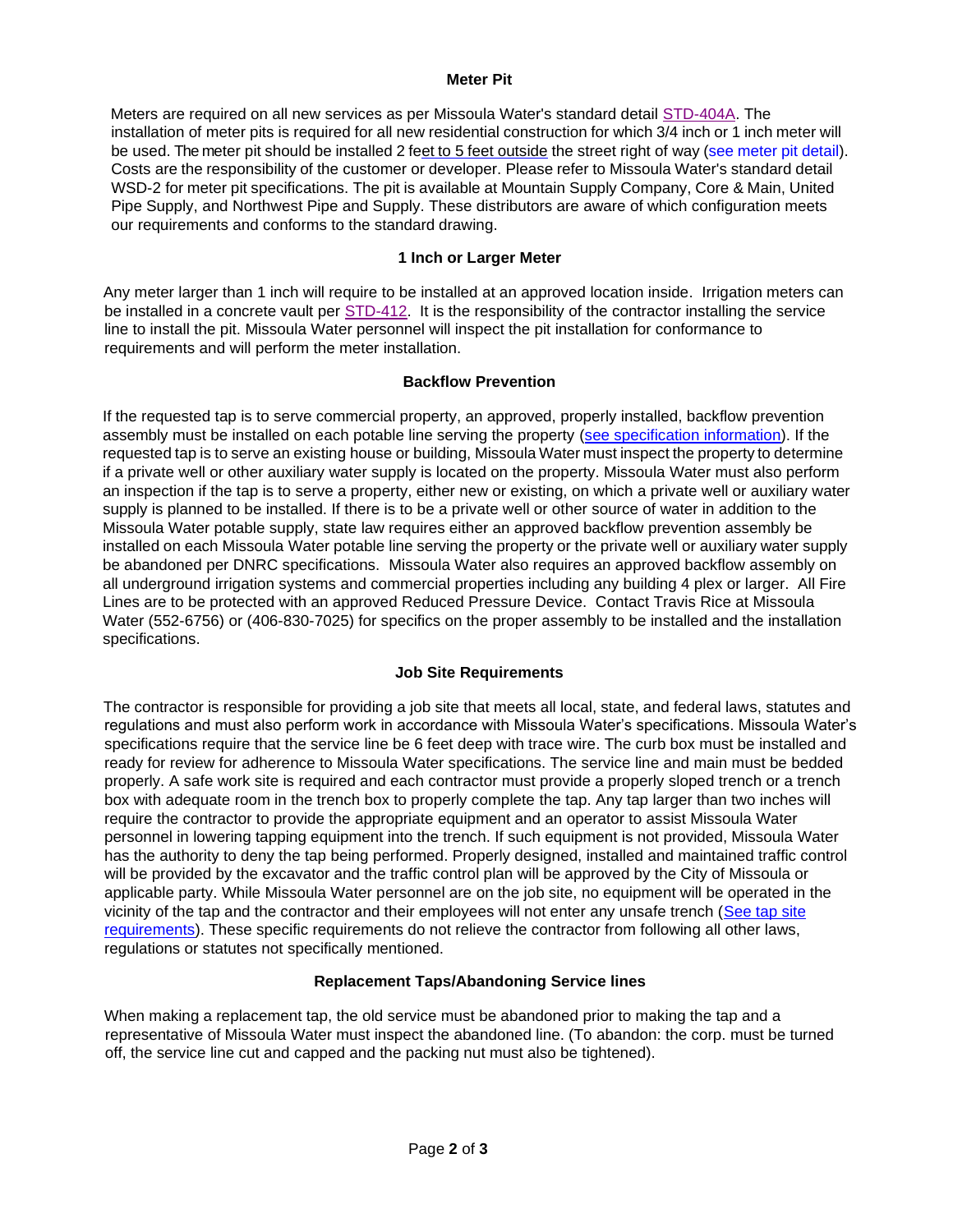# *I have read and understand the above tap application and agree to abide by these requirements.*

|                                        |                                                                                                                                                                                                                                      | (Required) |
|----------------------------------------|--------------------------------------------------------------------------------------------------------------------------------------------------------------------------------------------------------------------------------------|------------|
| Signed: <u>_______________________</u> | Date:<br>Contractor/Agent or Owner                                                                                                                                                                                                   |            |
|                                        |                                                                                                                                                                                                                                      |            |
|                                        |                                                                                                                                                                                                                                      |            |
|                                        |                                                                                                                                                                                                                                      |            |
|                                        | City, State & Zip: 2008 City, State & Zip:                                                                                                                                                                                           |            |
|                                        | Phone: <u>Alexander Alexander Alexander Alexander Alexander Alexander Alexander Alexander Alexander Alexander Alexander Alexander Alexander Alexander Alexander Alexander Alexander Alexander Alexander Alexander Alexander Alex</u> |            |
|                                        |                                                                                                                                                                                                                                      |            |
|                                        |                                                                                                                                                                                                                                      |            |
| Excavator:                             | Phone: <u>___________________</u>                                                                                                                                                                                                    |            |

*The above must be fully completed before submitting to Missoula Water.* 

| For Missoula Water Use Only:                                                              |                           |                                              |  |
|-------------------------------------------------------------------------------------------|---------------------------|----------------------------------------------|--|
|                                                                                           | <b>Reviewing Engineer</b> | Date                                         |  |
| Tap Size: ___________________                                                             |                           |                                              |  |
| Fee Amount: \$______________________                                                      |                           | Transaction/Check No.: \\squire{\mathbf{c}}} |  |
| Customer Number: _________________________                                                |                           | Paid                                         |  |
|                                                                                           |                           |                                              |  |
| Special Facility Buy-In Contract No.: \\squire{\mathbf{c}}}                               |                           |                                              |  |
| The water taps requested in this agreement are subject to buy-in to the following Special |                           |                                              |  |
|                                                                                           |                           |                                              |  |
| **A Special Facility Buy-In Contract must be executed prior to the approval of the taps   |                           |                                              |  |
| requested in this agreement. **                                                           |                           |                                              |  |
|                                                                                           |                           |                                              |  |
|                                                                                           |                           |                                              |  |
| Missoula Water Rep. Signature                                                             |                           | <b>Date</b>                                  |  |
| Special Conditions (if any):                                                              |                           |                                              |  |
|                                                                                           |                           |                                              |  |
|                                                                                           |                           |                                              |  |
|                                                                                           |                           |                                              |  |
|                                                                                           |                           |                                              |  |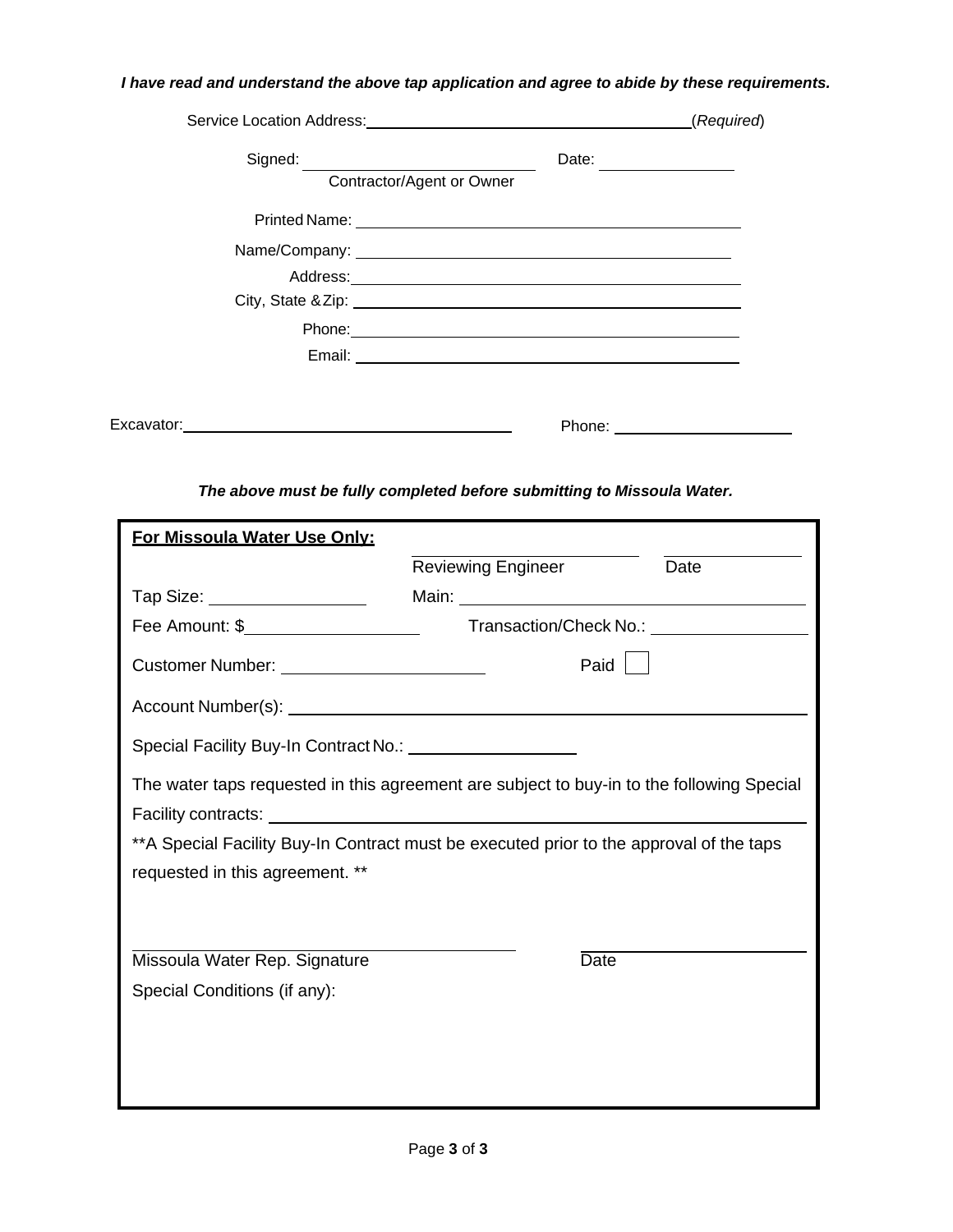

# **WG.3: REQUIREMENTS FOR MISSOULA WATER TAPS**

Job site requirement checklist for tapping onto the Missoula Water system:

- 1. Traffic control must meet statutory requirements and have been approved by the City Engineering Division.
- 2. Trench requirements:
	- a. Appropriate trench protective system (trench box, shielding or sloping) that is adequate for the job, with a minimum width 4 feet as shown in Water Standard Drawing 5 (WSD-5).
	- b. Trench box must have approved end panels.
	- c. Trench box must have an engineering document that the trench box has been certified.
	- d. Trench must have an approved ladder that extends 3 feet above the trench box and ditch bank and meets OSHA requirements.
	- e. Trench box cannot be placed on the water main or other utility pipes.
	- f. A ramp must be provided if there will be more than 12 inches between the trench box and ditch bank.
	- g. There should be no equipment running adjacent to an open trench on job site while the tap is being done.
- 3. All materials must be at the job site including pipe bedding for the Missoula Water pipe.
- 4. For projects with multiple taps, the required distance between taps must be 12 inches on steel mains and ductile iron and 18 inches on PVC mains.
- 5. The curb box must be installed and ready for review for adherence to Missoula Water specifications described in Water Standard Drawing 1 (WSD-1) or Water Standard Drawing 2 (WSD-2).

# If the job site does not meet the above requirements, the job will have to be rescheduled for a later date.

Print Name

Signature **Example 2018** Signature **Contract 2018** Signature **Contract 2018** Signature **Contract 2018** Signature **Contract 2018** Signature **Contract 2018** Signature **Contract 2018** Signature **Contract 2018** Signature **Cont** 

### REFERENCED DOCUMENTS

Missoula Water Standard Drawings:

WSD-1: Typical [Commercial Water Service](http://www.mtnwater.com/attachments/eng.contractors/SD-1%20COMMERCIAL%20WATER%20SERVICE.pdf)

- WSD-2: Typical [Residential Water Service](http://www.mtnwater.com/attachments/eng.contractors/SD-2%20TYPICAL%20RESIDENTIAL%20WATER%20SERVICE.pdf)
- WSD-5: Typical Trench Box [Configuration](http://www.mtnwater.com/attachments/eng.contractors/SD-5%20Typical%20TrenchBox%20Model.pdf)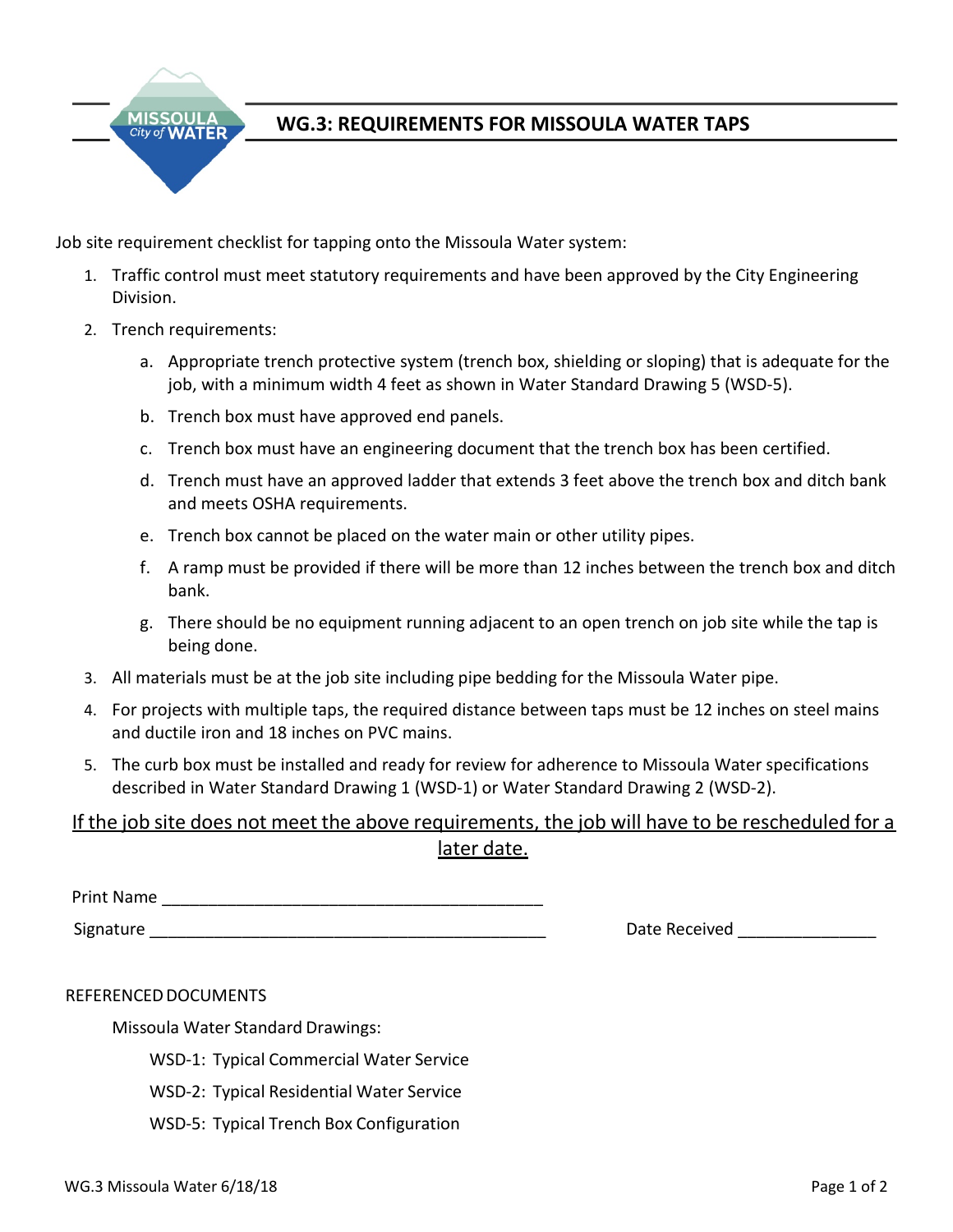## Notes:

- These guidelines may be updated periodically. It is the responsibility of the Contractor or Developer to obtain and adhere to Missoula Water's current guidelines.
- These are general guidelines only, and are not intended to be an all-inclusive list of requirements. The contractor or developer is required to obtain and adhere to all requirements. *Specifically, OSHA and any other safety requirements must be adhered to.*
- If you have questions about a specific project or would like additional information we encourage you to contact us at 406-552-6752.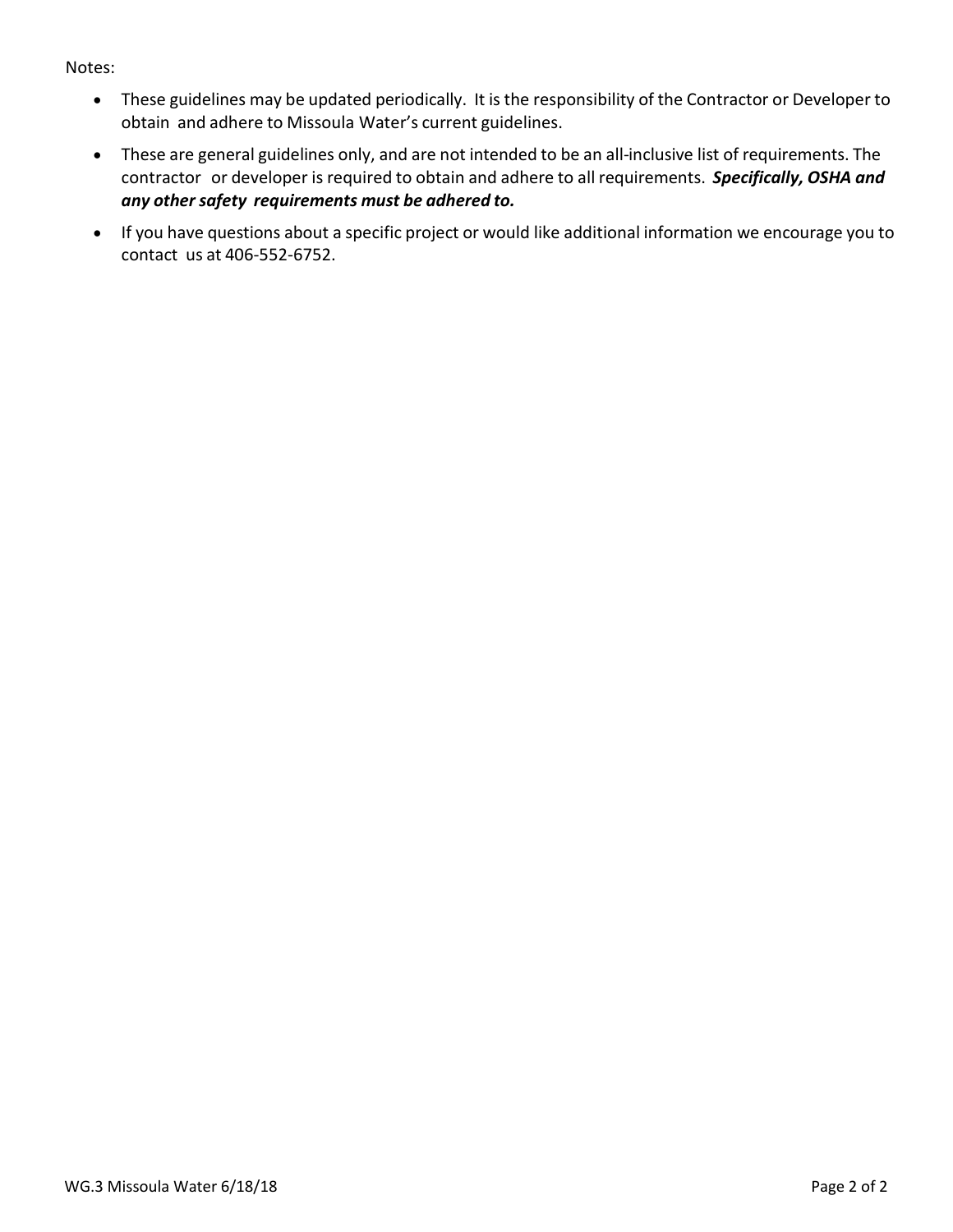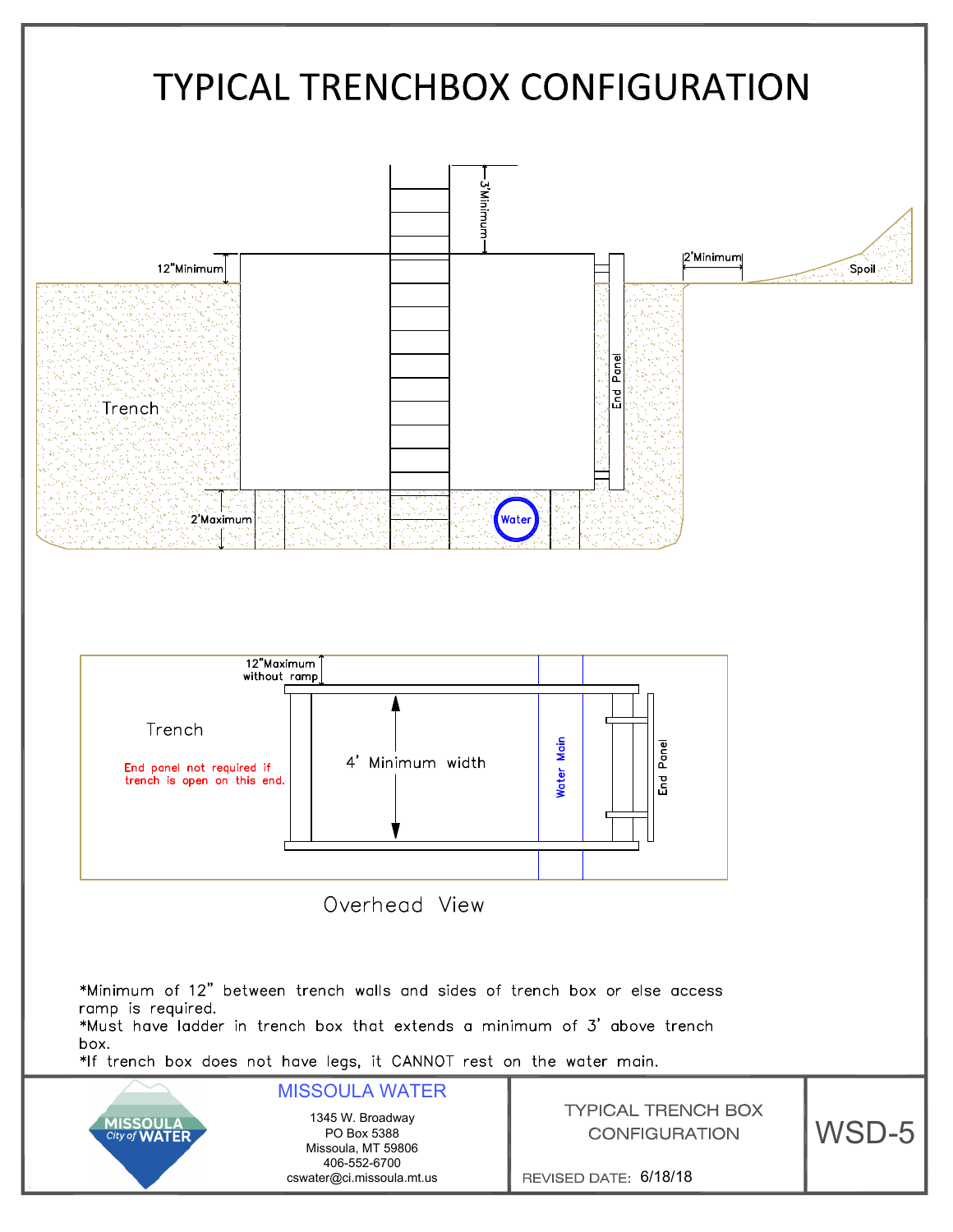# **TYPICAL RESIDENTIAL WATER SERVICE**

#### **GENERAL NOTES**

- $1.$
- WATER SERVICES SHALL BE BURIED A MINIMUM OF 6 FT DEEP.<br>THIS DETAIL APPROPRIATE FOR 5%", 3%" OR 1" METERS. LARGER METERS MUST BE INSTALLED IN A<br>CONCRETE PIT PER SD-3 OR OTHER APPROVED DRAWING.  $2.$
- $\overline{3}$ PLASTIC METER PITS ARE NOT TRAFFIC RATED. IF A METER PIT NEEDS TO BE INSTALLED IN A TRAFFIC AREA, A FLUSH MOUNTED, TRAFFIC RATED CASTING SHALL BE INSTALLED OVER THE PIT. THE CASTING DIAMETER SHALL BE AT LEAST 3 INCHES LARGER THAN THE METER PIT. THE METER TRANSMITTER
- SHALL BE INSTALLED ON THE BUILDING WALL WITH A 1/2" CONDUIT BETWEEN THE PIT AND WALL.<br>4. NO OBSTRUCTIONS SHALL BE PLACED WITHIN A MINIMUM 4 FT RADIUS AROUND THE METER PIT TO<br>ENSURE ACCESS TO THE PIT. METER PITS ARE NOT ALL UNLESS APPROVED BY CITY UTILITY ENGINEER.
- 5. NO PRV'S, CHECK VALVES OR BACKFLOW DEVICES ALLOWED IN METER PIT.
- 6. THIS DIAGRAM IS NOT PROJECT SPECIFIC AND IS NOT INTENDED TO BE A DESIGN DRAWING. THE OWNER IS RESPONSIBLE TO COMPLY WITH ALL APPLICABLE BUILDING CODES. THIS DETAIL MAY CHANGE AT ANY TIME AND IT IS THE OWNER'S RESPONSIBILITY TO OBTAIN THE MOST CURRENT VERSION OF THIS AND OTHER CITY REQUIREMENTS.
- 7. IF PROPERTY DOES NOT FRONT A STREET WITH A WATER MAIN, CONTACT CITY FOR SPECIFIC REQUIREMENTS RELATED TO EASEMENTS AND METER PIT LOCATIONS.
- WHERE NEW WATER SERVICE LINE TRANSITIONS TO EXISTING GALVANIZED SERVICE LINE, THE NEW 8. TRACER WIRE SHOULD BE ATTACHED TO THE GALVANIZED PIPE USING A CHRISTY'S OR APPROVED EQUAL UL APPROVED BRONZE GROUNDING CLAMP SUITABLE FOR DIRECT BURIAL.



.<br>TION: INMISSOULA WATER\ENGINEERING\DRAWINGS\CAD\DETAILS\WSD-2 RESIDENTIAL WATER SERVICE.D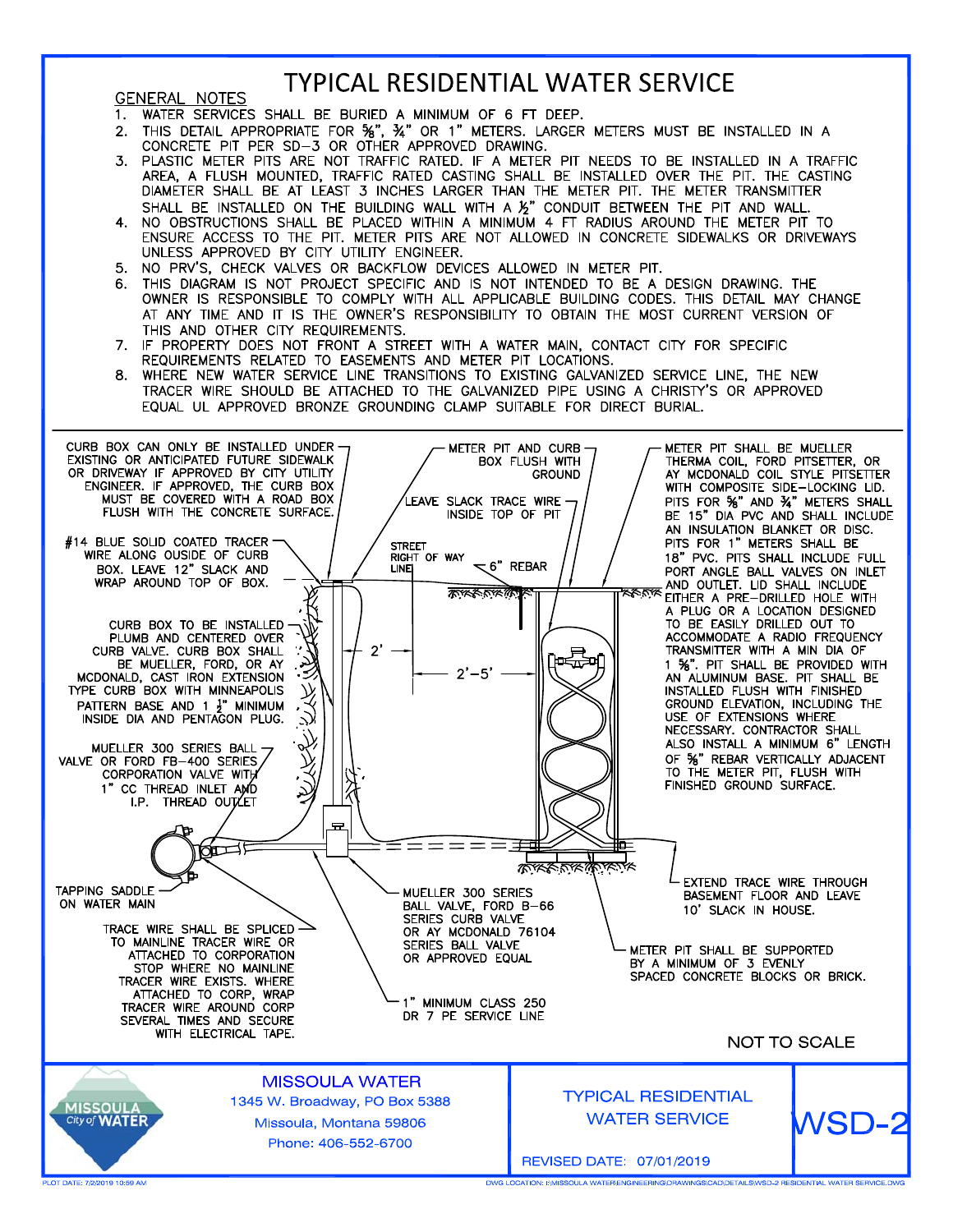# **TYPICAL COMMERCIAL WATER SERVICE**

**GENERAL NOTES** 

- 1. ALL COMMERCIAL WATER SERVICES REQUIRE BACKFLOW PREVENTION DEVICES INSTALLED IN ACCORDANCE WITH CITY'S BACKFLOW PROGRAM, INCLUDING PROVIDING ADEQUATE DRAINAGE IN THE EVENT OF DISCHARGE FROM THE BACKFLOW PREVENTER.
- 
- 2. METERS LARGER THAN 1-INCH REQUIRE A BYPASS LINE AS SHOWN IN THIS DIAGRAM.<br>3. THERE MUST BE A MINIMUM OF 5 PIPE DIAMETERS UPSTREAM OF METER AND 3 PIPE DIAMETERS DOWNSTREAM OF METER OF STRAIGHT PIPE WITH NO VALVES, TEES OR APPURTENANCES.
- 4. COMMERCIAL BUILDINGS WITH FIRE LINES MUST HAVE A SEPARATE FIRE LINE AND DOMESTIC LINE, EACH
- WITH A SHUTOFF VALVE LOCATED IN THE RIGHT OF WAY.<br>5. IF MULTIPLE COMMERCIAL UNITS WILL OCCUPY THE BUILDING AND BE METERED SEPARATELY, EACH UNIT MUST HAVE A SEPARATE OUTSIDE SHUTOFF VALVE LOCATED IN THE RIGHT OF WAY.
- 6. THIS DIAGRAM IS NOT PROJECT SPECIFIC AND IS NOT INTENDED TO BE A DESIGN DRAWING. THE OWNER IS RESPONSIBLE TO COMPLY WITH ALL APPLICABLE BUILDING CODES. THIS DETAIL MAY CHANGE AT ANY TIME AND IT IS THE OWNER'S RESPONSIBILITY TO OBTAIN THE MOST CURRENT VERSION OF THIS AND OTHER CITY REQUIREMENTS.
- 7. INSTALL A 1/2" PVC CONDUIT INCLUDING PULL WIRE FROM THE WATER METER ALL THE WAY THROUGH AN EXTERIOR WALL OF THE BUILDING WITHIN 2-5' OF GROUND SURFACE, FOR INSTALLATION OF A REMOTE TRANSMITTER.



DWG LOCATION: INMISSOULA WATER\ENGINEERING\DRAWINGS\CAD\DETAILS\WSD-1 COMMERCIAL WATER SERVICE.D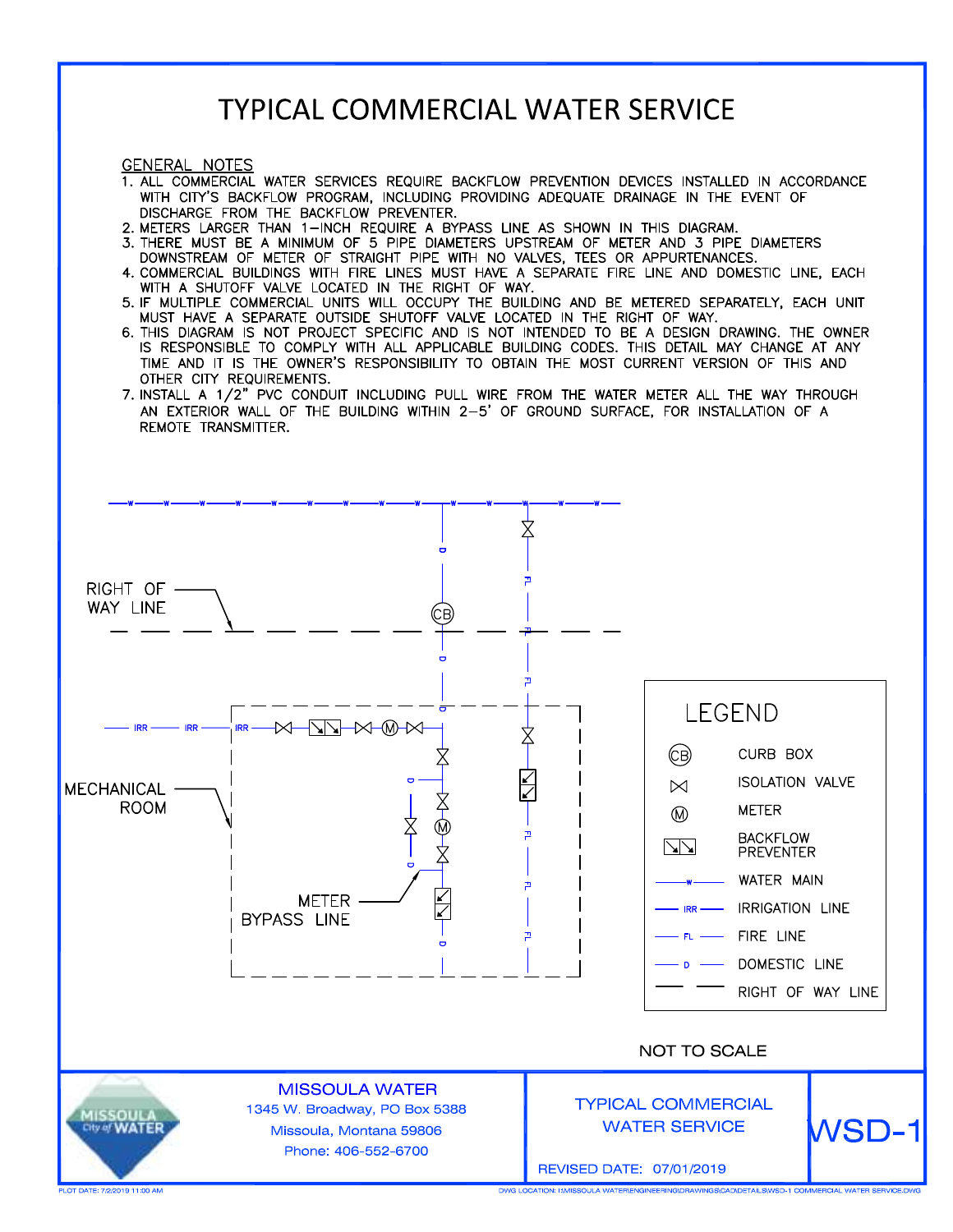

# WATER METER SITE SPECIFICATIONS

## **APARTMENTS**

Apartment or apartment complexes that need a 1-1/2 inch or larger water meter will need to install the meter inside the building in an accessible location. Meters cannot be installed in a crawl space. The meter will need a bypass line and valve. If the meter cannot be installed inside, it must be installed in a Missoula Water approved meter pit. The bypass will also be required in a pit.

[See Water Standard Drawing 2 \(WSD-2\)](https://www.ci.missoula.mt.us/DocumentCenter/View/37953) and [Residential Water Service Guideline 4 \(WG.4\).](https://www.ci.missoula.mt.us/DocumentCenter/View/37973)

### **COMMERCIAL BUILDINGS**

Commercial building water meters will be installed inside the building regardless of size. The meter must be installed in an accessible place and cannot be installed in a crawl space. Bypass will be required on any 1-1/2 inch and larger meter.

[See Water Standard Drawing 1 \(WSD-1\)](https://www.ci.missoula.mt.us/DocumentCenter/View/37952) and [Commercial Water Service Guideline 1 \(WG.1\).](https://www.ci.missoula.mt.us/DocumentCenter/View/37970)

NOTE: Commercial building owners are opting to install separate irrigation meters. Metered water is billed as water going to the city sewage system, unless designated as an irrigation meter. Please take this into consideration when making plans for meter installation and placement.

### **IRRIGATION**

Meters for irrigation can be installed inside the building or in meter pits provided they meet Missoula Water requirements. These requirements are the same as for domestic meters except no bypass is required.

[See Water Standard Drawing 4 or 4a \(WSD-4 or WSD-4a\).](https://www.ci.missoula.mt.us/2102/StandardsGuidelines)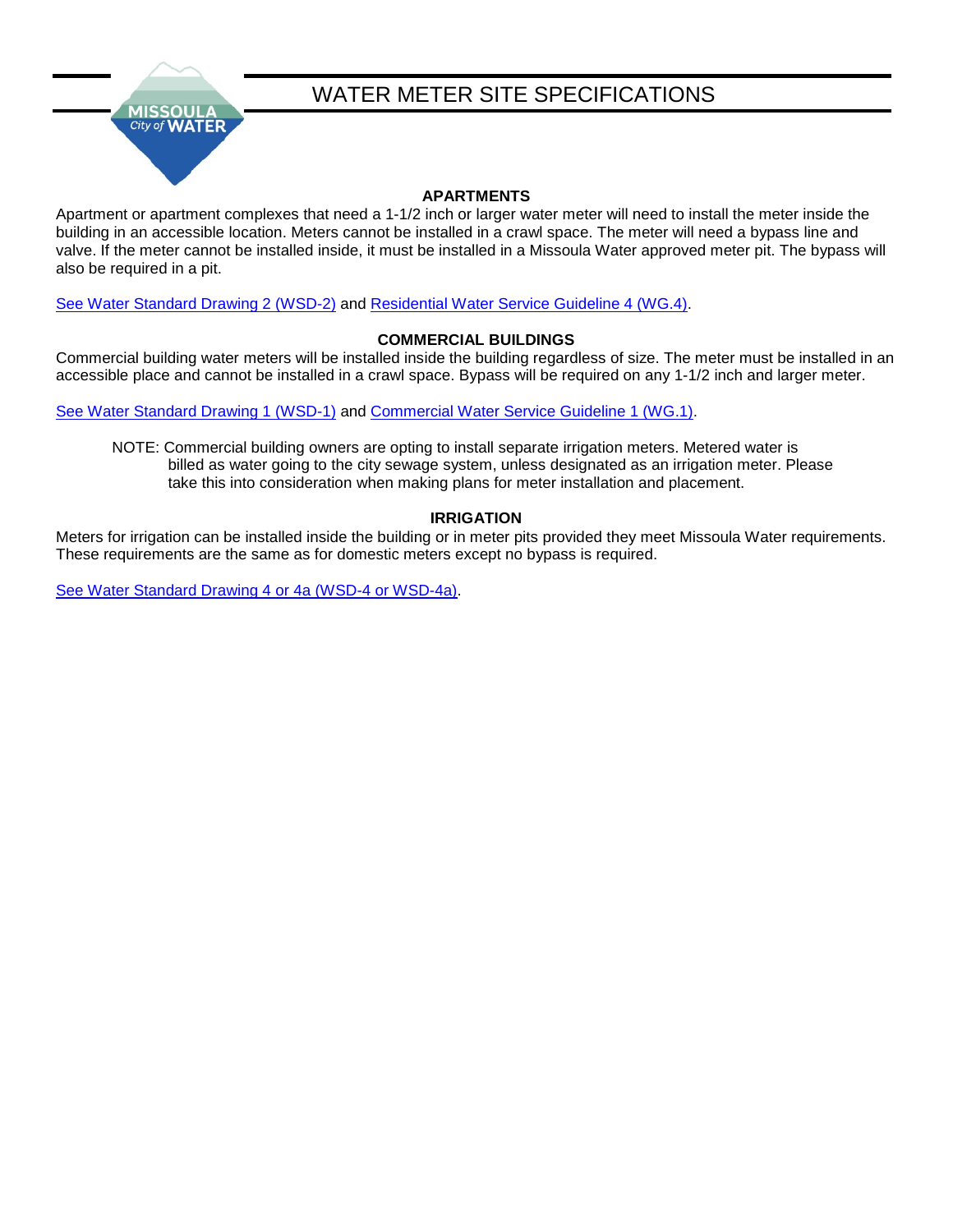

**WATER** City of

Missoula Water's Cross‐Connection/Backflow Program has been approved by the Montana Department of Environmental Quality (DEQ) and is summarized in this document. The purpose of the Backflow Program is to protect the water supply and the public from contamination or pollution that can occur as a result of cross‐connections.

Backflow occurs when the pressure in the distribution system drops, siphoning water from the customer's system into the distribution system, or when a customer's system is pressurized to the point where it overcomes the pressure in Missoula Water's main. This would also siphon any substance, which may be in contact with the water system through a cross‐connection.

This summary describes the requirements for residential and commercial uses, fire sprinkler systems, irrigation systems, and auxiliary sources of water. In addition, it includes a list of potential hazards, and a checklist for backflow installation.

These Backflow Requirements may be updated periodically. It is the responsibility of the Contractor or Developer to obtain and adhere to Missoula Water's current requirements. If you have questions about a specific project or would like additional information we encourage you to contact us at 406‐552-6756.

# **Cross-Connection Control Program and Plan of Operation**

## **Section I - Definitions**

- A. Air-Gap Separation: The term "air-gap separation shall mean a physical separation between the free flowing discharge end of a potable water supply pipeline and an open or non-pressure receiving vessel. An approved air gap shall be at least double the diameter of the supply pipe measured vertically above the overflow rim of the vessel - in no case less than one inch.
- B. Approved Backflow Prevention Assembly: The term "approved backflow prevention assembly" shall mean an assembly which is listed by the Foundation for Cross-Connection Control and Hydraulic Research, University of Southern California (FCCC & HR, USC) as an approved backflow prevention assembly, and meets the reduction of lead in drinking water act (42 U.S.C. 300G).
- C. Approved Water Supply: The term "approved water supply" means any water supply whose potability is regulated by a State or local health agency.
- D. Atmospheric Vacuum Breaker: The term "atmospheric vacuum breaker" (also known as the "non-pressure type vacuum breaker") shall mean an assembly containing a float-check, a check seat and an air inlet port. The flow of water into the body causes the float to close the air inlet port. When the flow of water stops, the float falls and forms a check valve against backsiphonage and at the same time opens the air inlet port to allow air to enter and satisfy the vacuum. A shutoff valve immediately upstream may be an integral part of the assembly. An atmospheric vacuum breaker is designed to protect against a health hazard (i.e. Contaminant) under a backsiphonage condition only. No shutoff valve may be installed downstream of an AVB.
- E. Auxiliary Supply: The term "auxiliary supply" means any water supply on or available to the premises other than the approved water supply. These auxiliary supplies may be polluted or contaminated or may be objectionable and constitute an unacceptable water source over which the water purveyor does not have sanitary control.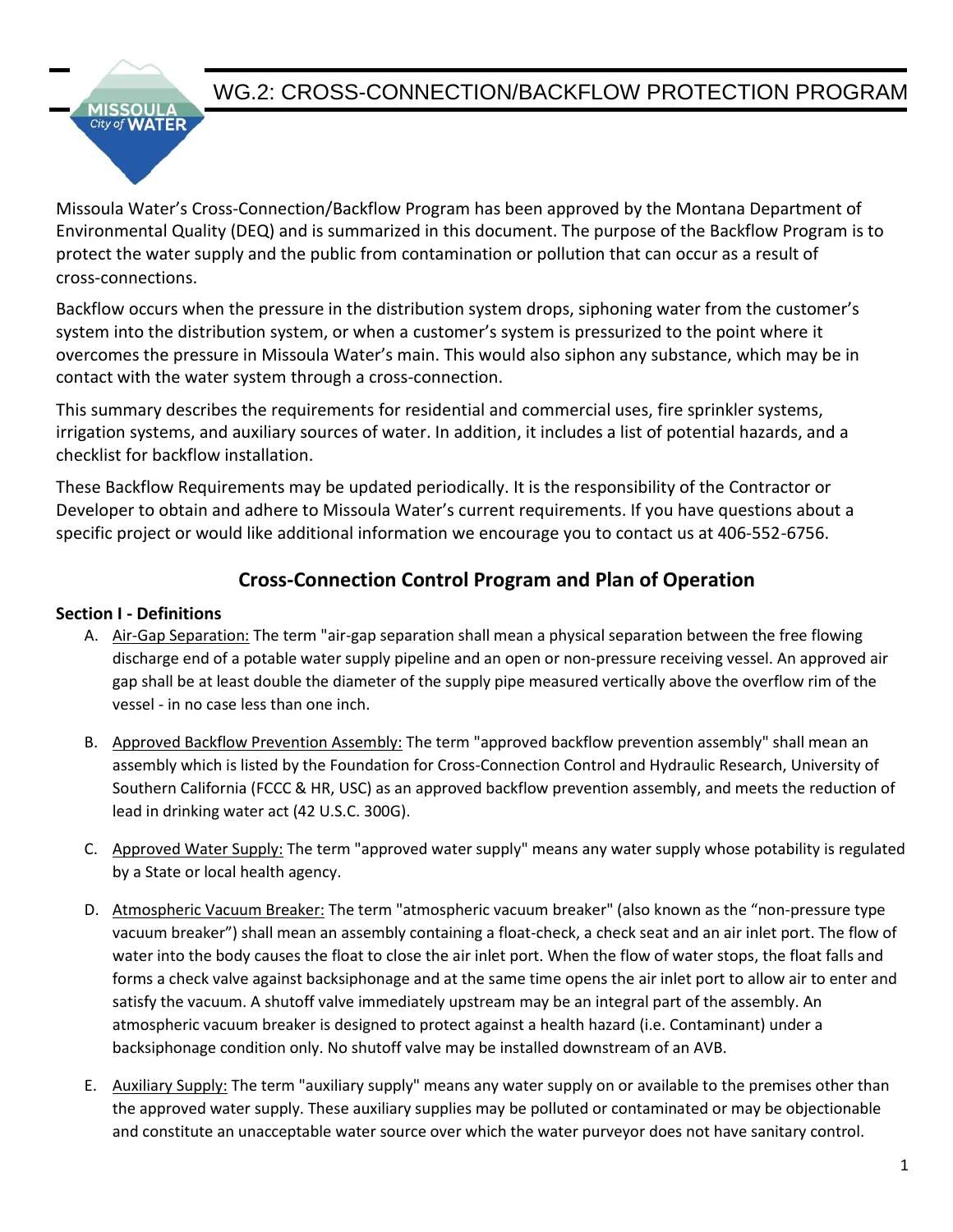- F. AWWA Standard: The term "AWWA Standard" means an official standard developed and approved by the American Water Works Association (AWWA).
- G. Backflow: The term "backflow" means the undesirable reversal of water flow or the reversal of water flow containing other liquids, gases, or other substances from a connected source that flows into the distribution pipes of the public water supply system.
- H. Backpressure: The term "backpressure" means any increase of pressure in the downstream piping system (by pump, elevation of piping, or steam and/or air pressure) above the supply pressure at the point where backflow could occur.
- I. Backsiphonage: The term "backsiphonage" shall mean a form of backflow due to a reduction in system pressure which causes a sub-atmospheric pressure to exist at a site in the water system.
- J. Certified Backflow Prevention Assembly Tester: The term "certified backflow prevention assembly tester" means a person who holds a current certificate from any state certification program authorizing the person to test backflow prevention assemblies or who holds a current certificate from the American Society of Sanitary Engineers, American Backflow Prevention Association, Foundation for Cross-Connection Control or American Water works Association.
- K. Critical Level: The term "critical level'' shall mean the C-L or C/L marking of the backflow prevention assembly which is the point established by the testing laboratory and marked by the manufacturer, from which the minimum required elevation above the flood rim of a fixture, receptacle or other use is determined. In the absence of such marking, the lowest part of the assembly shall be deemed to be the critical level.
- L. Cross-Connection: The term "cross-connection" means any actual or potential connection between a potable water system used to supply water for drinking purposes and any other water supply system, either public or private, or a wastewater or sewer line or other potential source of contamination so that a flow of water into or contamination of the public water supply system from the other source of water or contamination is possible. Bypass arrangements, jumper connections, removable sections, swivel or changeover assemblies, or other assemblies through which backflow could occur shall be considered to be cross-connections.
- M. Degree of Hazard: The term "degree of hazard" shall mean either a pollutant (non-health) or contaminant (health) hazard and is derived from the evaluation of conditions within a system through a cross-connection.
- N. Double Check Valve Assembly: The term "double check valve assembly" means an assembly of two internally loaded, independently acting check valves, including resilient seated shut-off valves on each end of the assembly and test cocks for testing the water tightness of each check valve.
- O. Double Check-Detector Assembly: The term "double check- detector assembly" means a specially designed assembly composed of a line-size approved double check valve assembly with a specific bypass water meter and a meter-sized approved double check valve assembly. The meter shall register accurately for only very low rates of flow and shall show a registration for all rates of flow.
- P. Fixed Air Gap: The term "fixed air gap" means a backflow prevention assembly manufactured to meet the requirements of an air gap.
- Q. Health Agency: The term "health agency" means the Montana Department of Environmental Quality (DEQ) or the Missoula City/County Health Department (MCCHD).
- R. Health Hazard: (Contaminant) Condition that causes or creates a potential for water contamination that may cause disease or have any other physical or toxic effects on humans.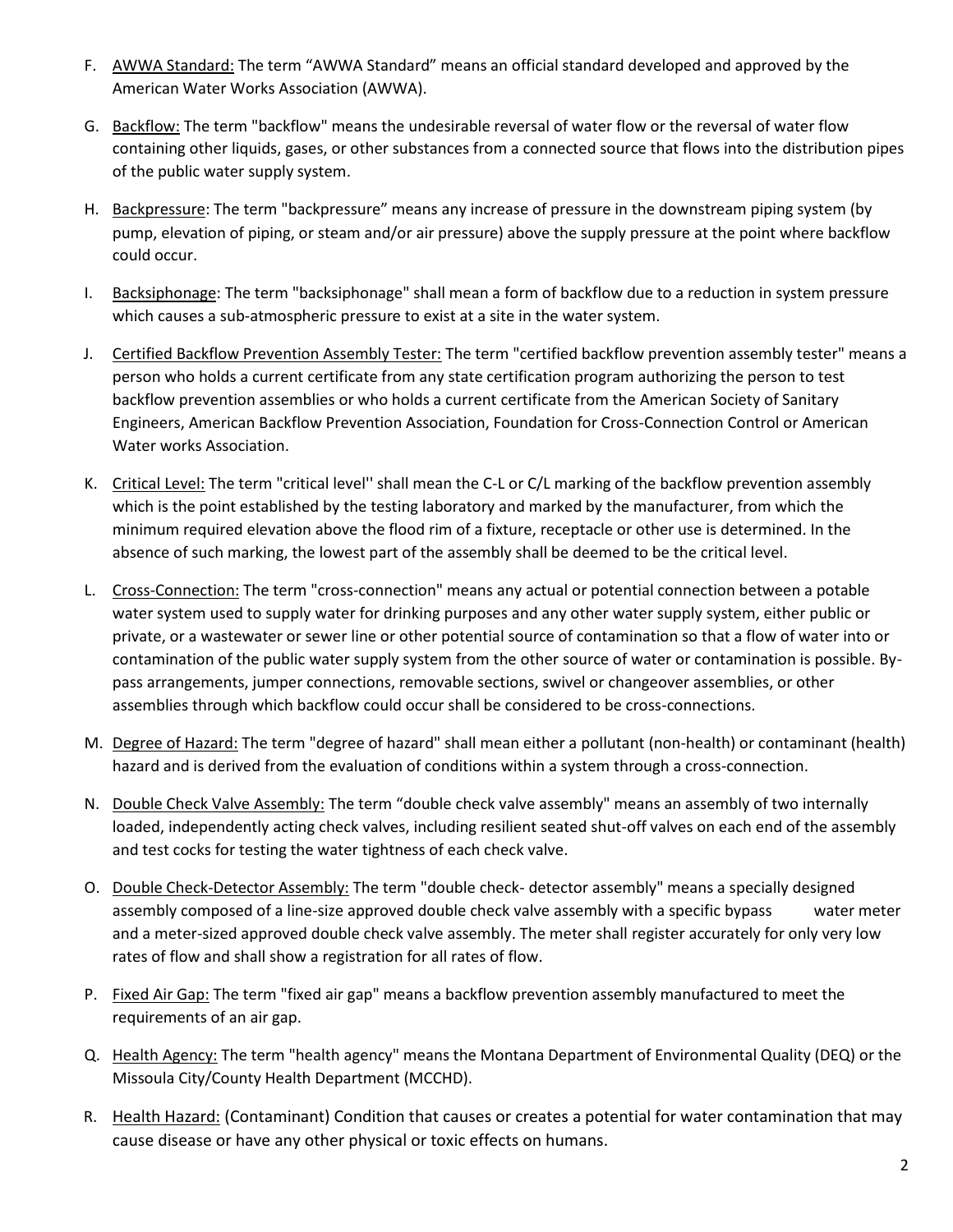- S. Non-Health Hazard: (Pollutant) Condition that causes or creates a potential for water quality degradation but does not constitute a health hazard and will not cause illness or death.
- T. Missoula Water: The term "Missoula Water" means any public water supply owned or operated by the City of Missoula.
- U. Non-Potable Water: The term "non-potable water" shall mean water which is not derived from a water supply and system under the authority of the appropriate health authority and is not approved for drinking, personal, or culinary use. Water in a fire, irrigation, reclaimed waste water or industrial water system is deemed non-potable.
- V. Person: The term "person" means an individual, corporation, company, association, partnership, municipality, public utility, or other public body or institution.
- W. Premises: The term "premises" means any and all areas on a water user's property which are served or have the potential to be served by the public water system.
- X. Pressure Vacuum Breaker: An assembly that has an independently operating, loaded check valve and an independently operating, loaded air inlet valve located on the discharge side of the check valve. The pressure vacuum breaker must be equipped with properly located test cocks and tightly closing shutoff valves located at each end of the assembly. This assembly is designed to protect only against a backsiphonage condition, not against backpressure. A shutoff valve may be used downstream of a pressure vacuum breaker.
- Y. Public Water Supply: The term "public water supply" means a system for the provision of water for human consumption that has 15 or more service connections or regularly serves at least 25 persons daily for a period of at least 60 days out of the year.
- Z. Reduced Pressure Zone Backflow Prevention Assembly: The term "reduced pressure principle backflow prevention assembly" means an assembly incorporating two internally loaded, independently operating check valves and an automatically operating differential relief valve located between the two checks, including resilient seated shut-off valves on each end of the assembly and the necessary test cocks for testing the assembly.
- AA. Reduced Pressure Zone-Detector Backflow Assembly: The term "reduced pressure zone-detector assembly" shall mean a specially designed assembly composed of a line-size approved reduced pressure principle backflow prevention assembly with a specific bypass water meter and a meter- sized approved reduced pressure principle backflow prevention assembly. The meter shall register accurately for only very low rates of flow and shall show a registration for all rates of flow.
- BB. Service Connection: The term "service connection" refers to the point of connection of a user's piping to the Missoula Water system.
- CC. Spill-Resistant Pressure Vacuum Breaker: An assembly containing an independently operating loaded air inlet valve located on the discharge side of the check valve. The assembly is to be equipped with a properly located resilient seated test cock, a properly located bleed/vent port, and tightly closing resilient seated shutoff valve located at each end of the assembly. This assembly will protect against a non-health hazard as well as a health hazard under backsiphonage only if installed appropriately. (FCCHR 10th edition pg.172)

FF. Water Supplier: The term "water supplier" means the person who owns or operates the approved water supply system. GG. Water User: The term "water user" means any person obtaining water from an approved water supply.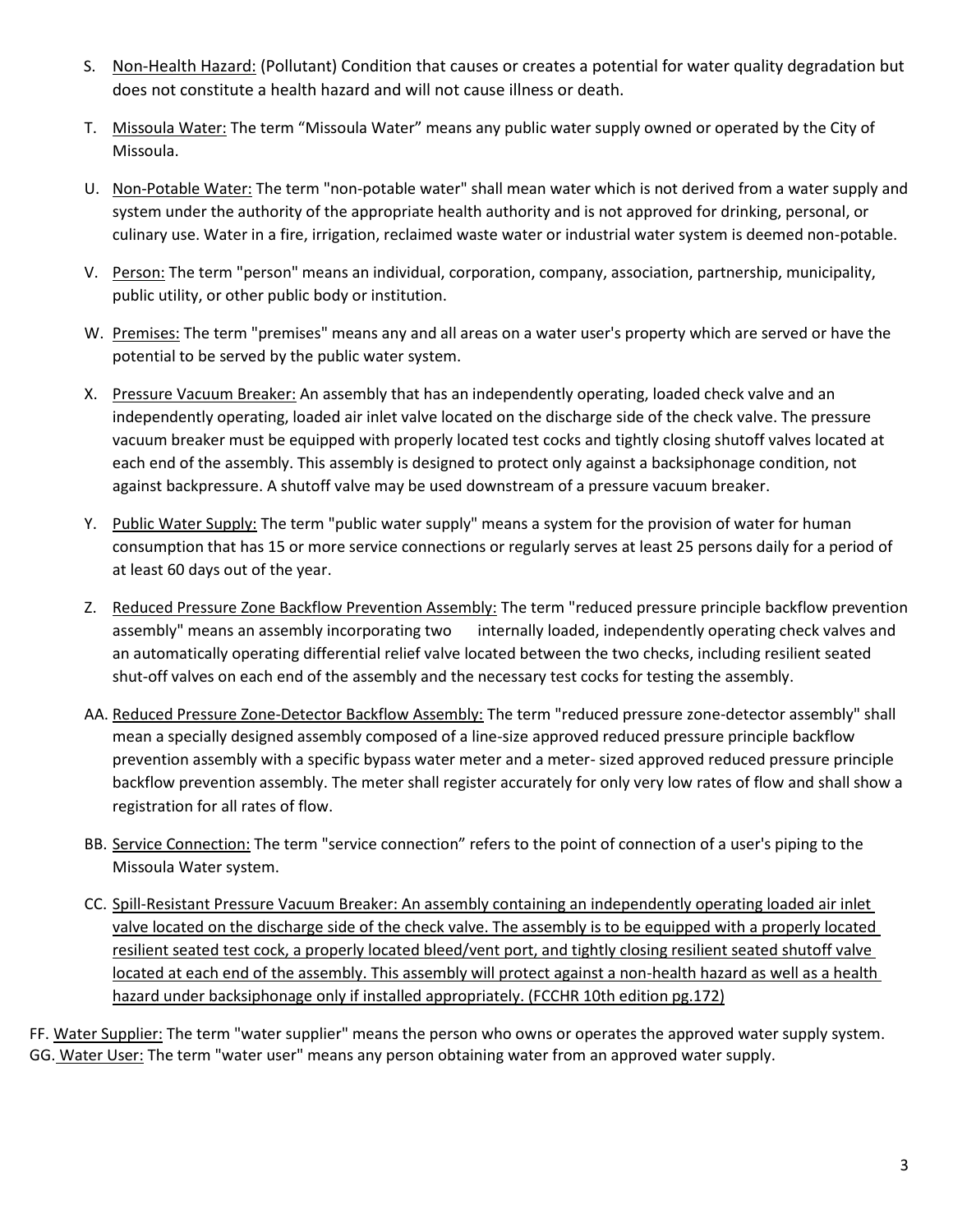## **Section II - Cross-Connection Protection Requirements**

- A. General Provisions
	- 1. Unprotected cross-connections with the public water supply are prohibited.
	- 2. Whenever Missoula Water finds that backflow protection is necessary to protect the public water supply, Missoula Water will require the water user to install an approved backflow prevention assembly at the water user's expense for continued service or before a new service will be granted.
	- 3. Wherever Missoula Water finds that backflow protection is necessary on a water supply line entering a water user's premises, then any and all water supply lines from Missoula Water's mains entering such premises, buildings, or structures shall be protected by an approved backflow prevention assembly. The type of assembly to be installed will be in accordance with the requirements of this program.
- B. Where Protection Is Required
	- 1. Each service connection from the Missoula Water system supplying water to premises having an auxiliary water supply shall be protected against backflow of water from the premises into the public water supply system even if the auxiliary water supply is accepted as an additional source by Missoula Water and is approved by the Montana DEQ or the Missoula City/County Health Department (MCCHD).
	- 2. Each Missoula Water service connection supplying water to any premises on which any substance is handled in such a fashion that it may be allowed to enter the public water system shall be protected against backflow from the premises into the public water supply with an approved backflow prevention assembly: This shall include the handling of process waters and waters originating from the Missoula Water system which have been subjected to any change in water quality.
	- 3. Backflow prevention assemblies shall be installed on the service connection to any premises having:

(a) internal cross-connections that cannot be permanently corrected and controlled to the satisfaction of the state or local Health department and Missoula Water,

(b) complicated plumbing and piping arrangements or where entry to all portions of the premises are not readily accessible for inspection purposes, making it impracticable or impossible to ascertain whether or not cross-connections exist, or

(c) cross-connections that cannot be practically eliminated.

- C. Type of Protection Required
	- 1. The type of protection that shall be provided to prevent backflow into the approved water supply shall be commensurate with the degree of hazard that exists on the consumer's premises. The types of protective assembly that may be required (listed in an increasing) level of protection) include:
		- a. Double Check Valve Assembly (DCA)
		- b. Atmospheric Vacuum Breaker (AVB)
		- c. Pressure Vacuum Breaker (PVB)
		- d. Pressure Vacuum Breaker (PVB)
		- e. Spill Resistant Pressure Vacuum Breaker (SVB)
		- f. Reduced Pressure Zone Backflow Prevention Assembly (RP)
		- g. Air-gap separation (AG)
	- 2. The water user may choose a higher level of protection than required by Missoula Water. The minimum types of backflow protection required to protect the approved water supply from varying degrees of hazard are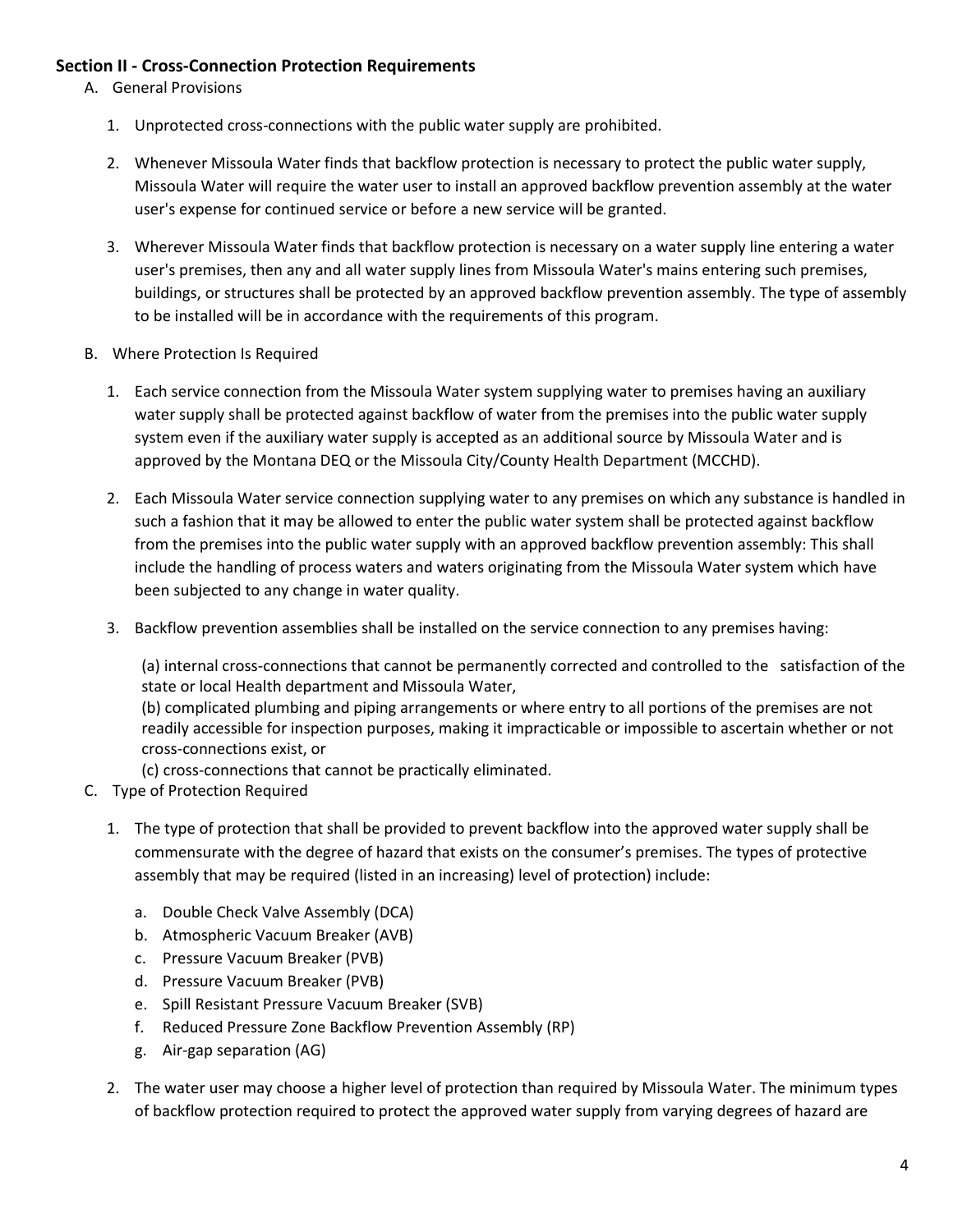given in Table I. Situations which are not covered in Table I shall be evaluated on a case by case basis and the appropriate backflow protection determined by Missoula Water shall be installed by the water user.

D. Exemptions

A cross-connection is exempt from the standards in this program if the following conditions are met: and

- 1. The cross-connection is with a public water supply system that has been approved by the DEQ; and The owner or operator of the public water supply that is or will be connected to the system with the approved voluntary cross-connection control program:
	- (a) sends a written request for an exemption to the public water supplier with the approved voluntary program; and
	- (b) submits a sanitary survey conducted within the three years preceding the request for an exemption that
		- (A) Indicates that there are no cross- connections that violate Rule II within the public water supply system that is or will be connected; and
		- (B) has been conducted by the DEQ or a person who has contracted with the department for the purpose of performing the sanitary survey: or
		- (C) has been determined by the DEQ to be competent and reliable: and
		- (D) the public water supply system with the approved voluntary program determines in writing that the public water supply that is or will be connected is acceptable as a source.

## **Table I – Type of Backflow Protection Required**

| <b>Types of Systems</b>        |                                                                                                                                                                                                                                                                                        | Minimum Type of<br><b>Backflow Prevention</b> |
|--------------------------------|----------------------------------------------------------------------------------------------------------------------------------------------------------------------------------------------------------------------------------------------------------------------------------------|-----------------------------------------------|
| <b>Fire Protection Systems</b> |                                                                                                                                                                                                                                                                                        |                                               |
| 1.                             | Premises on which the fire system is supplied from the public water<br>system and interconnected with an unapproved auxiliary water<br>supply. An RP may be provided in lieu of an AG, with written approval<br>by Missoula Water.                                                     | AG                                            |
| 2.                             | Premises on which the fire system is supplied from the public water<br>system and where either elevated storage tanks or fire pumps which<br>take suction from private reservoirs or tanks are used. A RP may be<br>provided in lieu of an AG with written approval by Missoula Water. | AG                                            |
| 3.                             | Premises on which the fire system is supplied from the public water<br>system and there is standing water in the fire system or outside fire<br>hose connections. A DCA may be provided in lieu of an RP with<br>written approval by Missoula Water.                                   | <b>RP</b>                                     |
| 4.                             | Residential or Commercial buildings with fire sprinkler systems that<br>have either Fire Department Connection (FDC) and or require any<br>chemicals to eliminate freezing including but not limited to antifreeze<br>creating a Health Hazard.                                        | <b>RP</b>                                     |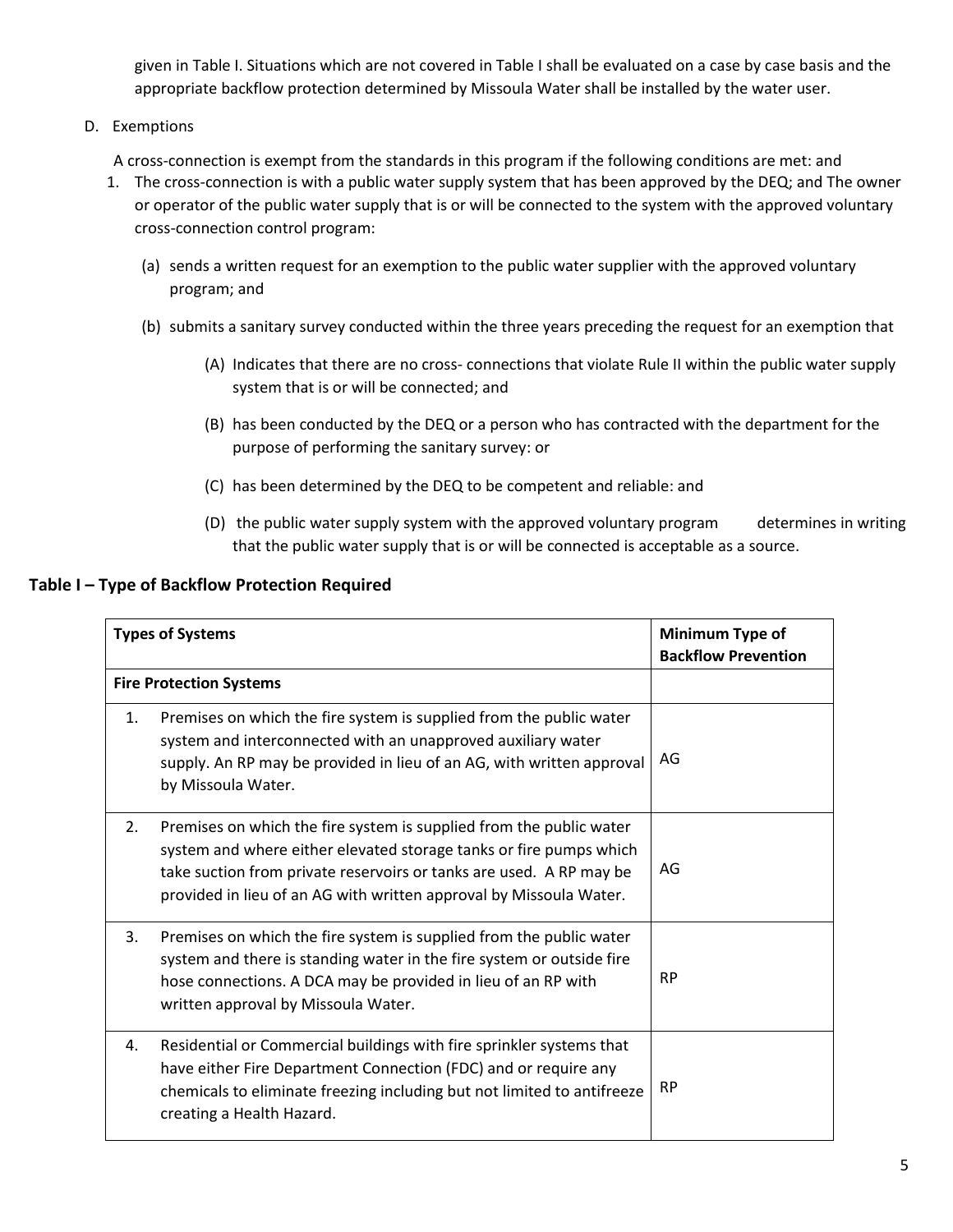|    | <b>Other Systems</b>                                                                                                                                                                                                                                                                                                                                                               |           |
|----|------------------------------------------------------------------------------------------------------------------------------------------------------------------------------------------------------------------------------------------------------------------------------------------------------------------------------------------------------------------------------------|-----------|
| 1. | Premises on which there are wastewater pumping and/or treatment<br>plants and there is no interconnection with the potable water<br>system. This does not include a single family residence that has a<br>sewage lift pump.                                                                                                                                                        | AG        |
| 2. | Premises on which hazardous substances are handled in such a<br>manner that the substances may enter a potable water system. This<br>does not include a single family residence that has a sewage lift<br>pump. An RP may be provided in lieu of an AG with written approval<br>by Missoula Water.                                                                                 | AG        |
| 3. | Premises on which there are irrigation systems into which fertilizers,<br>herbicides or pesticides are, or can be, introduced.                                                                                                                                                                                                                                                     | <b>RP</b> |
| 4. | Premises, including single family residences, on which there are<br>underground irrigation systems. A properly installed AVB or PVB may<br>be provided in lieu of an RP with written approval by Missoula Water.                                                                                                                                                                   | <b>RP</b> |
| 5. | Premises on which there is an unapproved auxiliary water supply<br>which is interconnected with the public water system. An RP may be<br>provided in lieu of an AG with written approval by Missoula Water.                                                                                                                                                                        | AG        |
| 6. | Premises where there is an unapproved auxiliary water supply and<br>there are no interconnections with the public potable water system.<br>A DCA may be provided in lieu of an RP with written approval by<br>Missoula Water.                                                                                                                                                      | <b>RP</b> |
| 7. | Premises on which entry is restricted so that inspections for cross-<br>connections cannot be made with sufficient frequency or at<br>sufficiently short notice to assure that cross-connections do not exist.                                                                                                                                                                     | <b>RP</b> |
| 8. | Premises on which there is a history of cross-connections being<br>established or re-established.                                                                                                                                                                                                                                                                                  | <b>RP</b> |
| 9. | Premises on which two or more services supply water to the same<br>building, structure, or premises shall have at least an RP assembly on<br>each water service to be located adjacent to and on the customer's<br>side of the respective meters. A DCA may be provided in lieu of an RP<br>with written approval by Missoula Water.                                               | <b>RP</b> |
|    | 10. Premises on which the water user has installed a booster pump to<br>increase the supply pressure to the building, structure, or premises<br>shall have at least an RP assembly on each water service to be<br>located adjacent to and on their customer's side of the respective<br>meters. A DCA may be provided in lieu of an RP with written approval<br>by Missoula Water. | <b>RP</b> |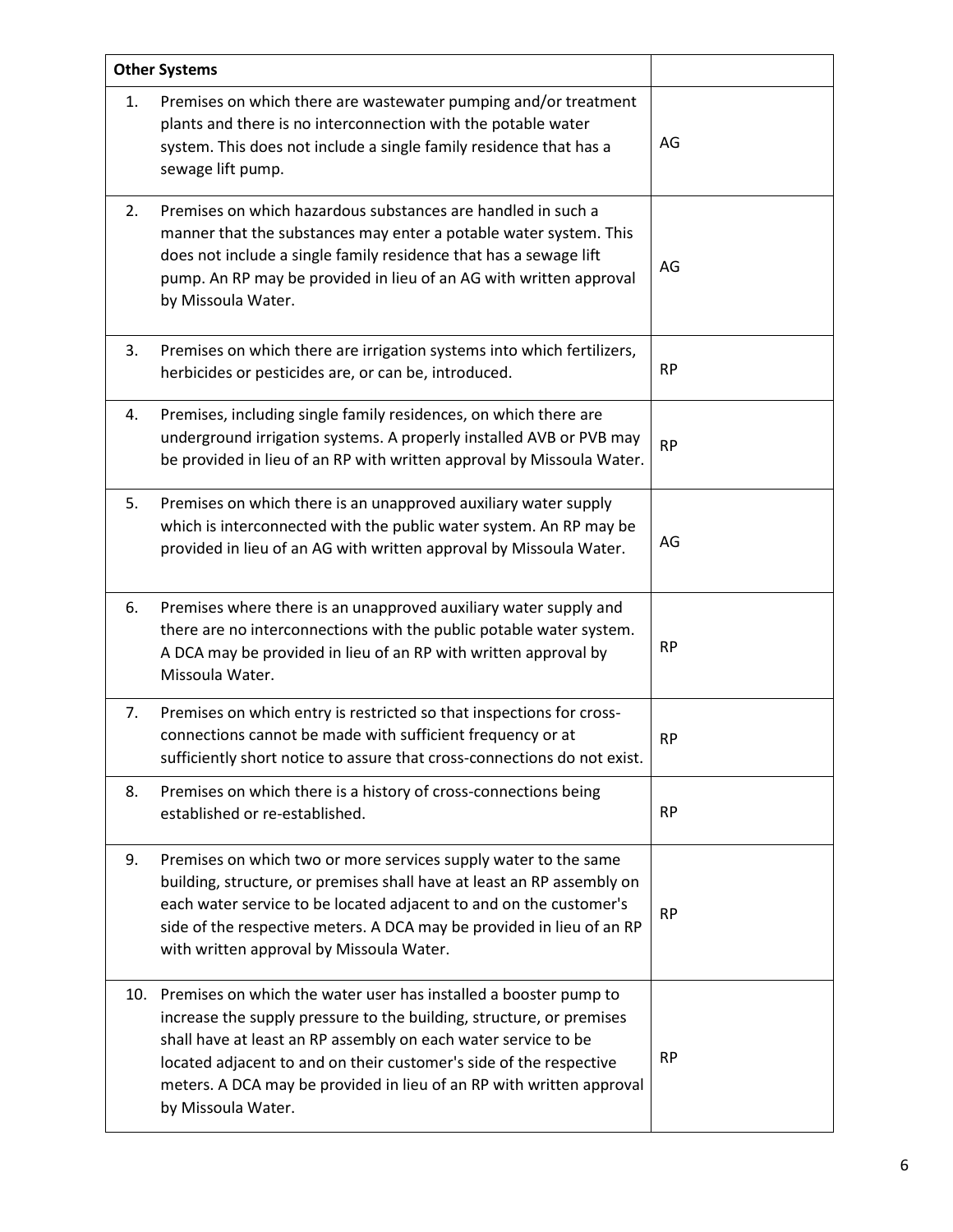| 11. Premises on which there are boilers, water heaters, heat exchangers,<br>cooling towers, air conditioners, or other plumbing arrangements in<br>which corrosion inhibitors, antifreeze, or other chemicals are or can<br>be used shall have at least an RP assembly on each water service to<br>be located adjacent to and on the customer's side of the respective<br>meters. A DCA may be provided in lieu of an RP with written approval<br>by Missoula Water.         | <b>RP</b> |
|------------------------------------------------------------------------------------------------------------------------------------------------------------------------------------------------------------------------------------------------------------------------------------------------------------------------------------------------------------------------------------------------------------------------------------------------------------------------------|-----------|
| 12. Premises on which there is water treatment equipment through<br>which chemicals or other substances are or can be injected into the<br>customer's water supply shall have at least an RP on each water<br>service to be located adjacent to and on the customer's side of the<br>respective meters. A DCA may be provided in lieu of an RP if<br>treatment and/or chemicals added to the system do not create a<br>health hazard and written approval by Missoula Water. | <b>RP</b> |

# **Section III - Backflow Prevention Assemblies**

- A. Approved Backflow Prevention Assemblies
	- 1. Only backflow prevention assemblies which are listed on the "List of Approved Backflow Prevention Assemblies" published by the Foundation for Cross-Connection Control and Hydraulic Research, University of Southern California, and
	- 2. Which meet the reduction of lead in drinking water act (42 U.S.C. 300G) requires that any valve, fitting, or fixture coming in contact with potable water must meet the requirement of having weighted average of lead content of less than 0.25 percent, shall be acceptable for installation by a water user connected to Missoula Water's potable supply
- B. Existing Backflow Prevention Assemblies

Approved backflow prevention assemblies that are currently in service shall be tested and if found to be in serviceable condition can be left in service after certain information (make, model, size, serial number, and test results) has been provided to Missoula Water. The assembly must then be tested yearly by a certified backflow prevention assembly tester (see Section VII) or more frequently if determined necessary by Missoula Water. Existing backflow prevention assemblies found to be unserviceable or whose application has been misapplied shall be removed and replaced with an appropriate assembly approved by Missoula Water.

C. Backflow Prevention Assembly Installation

Backflow prevention assemblies shall be installed in a manner prescribed by Missoula Water. Location of the assemblies should be as close as practical to the user's connection. Missoula Water shall have the final authority in determining the required location of a backflow prevention assembly.

- 1. Air-gap separation (AG) The air gap separation shall be located on the user's side of and as close to the service connection as practical. All piping from the service connection to the receiving tank shall be above grade and be entirely visible. No water use shall be provided from any point between the service connection and the air-gap separation. The water inlet piping shall terminate a distance of at least two (2) pipe diameters above the supply inlet, but in no case be less than one (1) inch above the overflow rim of the receiving vessel. Properly installed, the air gap may be used to protect against all levels of backflow hazards.
- 2. Reduced pressure zone backflow prevention assembly (RP) The approved reduced pressure zone backflow prevention assembly shall be installed on the user's side and as close to the service connection as practical. The assembly shall be installed a minimum of twelve inches (12") above grade and not more than thirty inches (30") above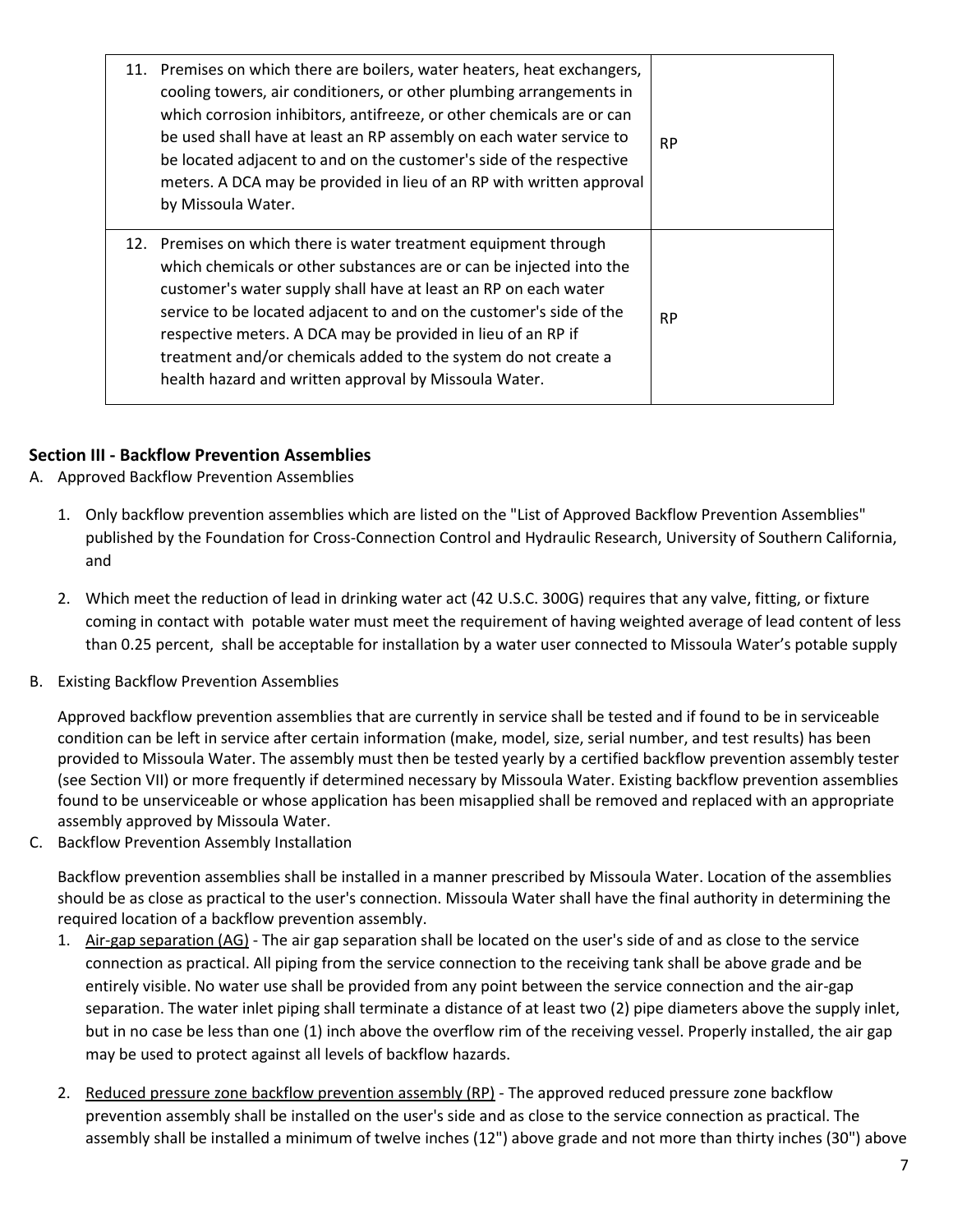grade measured from the bottom of the assembly and with a minimum of twelve inches (12") side clearance. The assembly shall be installed in a horizontal position and be readily accessible for maintenance and testing. Water supplied from any point between the service connection and the RP assembly shall be protected in a manner approved by Missoula Water. The water user must provide adequate drainage to prevent flooding in the event the RP assembly bypasses water to atmosphere and sufficient protection to prevent the assembly from freezing. Properly installed, the RP may be used to protect against all levels of hazard under both backpressure and backsiphonage conditions.

- 3. Double check valve assembly (DCA) The approved double check valve assembly shall be located as close as practical to the user's connection and shall be installed above grade, if possible, and in a manner where it is readily accessible for testing and maintenance. If a double check valve assembly is put below grade it must be installed in a vault such that there is a minimum of six inches (6") between the bottom of the vault and the bottom of the assembly and so that the top of the assembly is no more than a maximum of eight inches (8") below grade. Also there must be a minimum of twenty four (24") of clearance between the side of the assembly with the test cocks and the side of the vault, and also a minimum of twelve inches (12") clearance between the other side of the assembly and the side of the vault. Special consideration must be given to double check valve assemblies of the "Y" type. These assemblies must be installed on their "side" with the test cocks in a vertical position so that either check valve may be removed for service without removing the assembly. Vaults which do not have an integrated bottom must be placed on a three inch (3") layer of gravel. The water user must provide adequate drainage to prevent flooding in the event the assembly leaks or to accommodate spillage during testing and repairs. The water user is responsible for providing adequate protection to prevent freezing of the assembly. The DCA may be used to protect against a non-health hazard under both backpressure and backsiphonage conditions.
- 4. Pressure Vacuum Breaker (PVB) The approved pressure vacuum breaker assembly shall be located as close as practical to the user's connection or meter and shall be installed at least 12" inches above all downstream plumbing and the highest fixture flood level rim, outlet, or highest point of water use. In no case should the PVB assembly be used if backpressure could develop in the downstream piping. The PVB shall be installed inline in a vertical position with adequate space to facilitate maintenance and testing. The PVB shall be installed in an area where water spillage through the vacuum relief valve (air inlet) is not objectionable. Adequate drainage to floor drains should be provided to accommodate this spillage. The PVB shall not be installed in a vent hood or where toxic or objectionable fumes or substances could enter and contaminate the potable water piping. Prior to installation, refer to the manufacturer's literature concerning temperature ranges. The PVB must be protected from freezing temperatures and if installed where temperatures will reach 110 degrees F (43 degrees C) or above, the hot water type of assembly must be used. Properly installed, the PVB may be used to protect all levels of hazard under backsiphonage conditions only.
- 5. Atmospheric Vacuum Breaker (AVB) The approved atmospheric vacuum breaker assembly shall be located as close as practical to the user's connection or meter and shall be installed at least six inches above all downstream piping and the highest fixture flood level rim, outlet or highest point ·Of water use. In no case should the AVB assembly be used if backpressure could develop in the downstream piping. The AVB shall be installed inline in a vertical position with adequate space to facilitate maintenance and testing. The AVB shall be installed in an area where water spillage through the vacuum relief valve (air inlet) is not objectionable. Adequate drainage to the floor drain must be provided to accommodate this spillage. The AVB shall not be installed in a vent hood or where toxic or objectionable fumes or substances could enter and contaminate the potable water piping. The AVB shall not be installed where it will be in continuous operation or under continuous pressure for more than 12 consecutive hours. When used for long periods of time the air inlet valve could become stuck in the closed position. The AVB shall not have any valves installed downstream from the assembly (the discharge side of the plumbing should be exposed to the atmosphere). Prior to installation, refer to the manufacturer's literature for temperature ranges. The AVB must be protected from freezing temperatures and if installed where temperatures will reach 110 degrees F (43 degrees C) or above, the hot water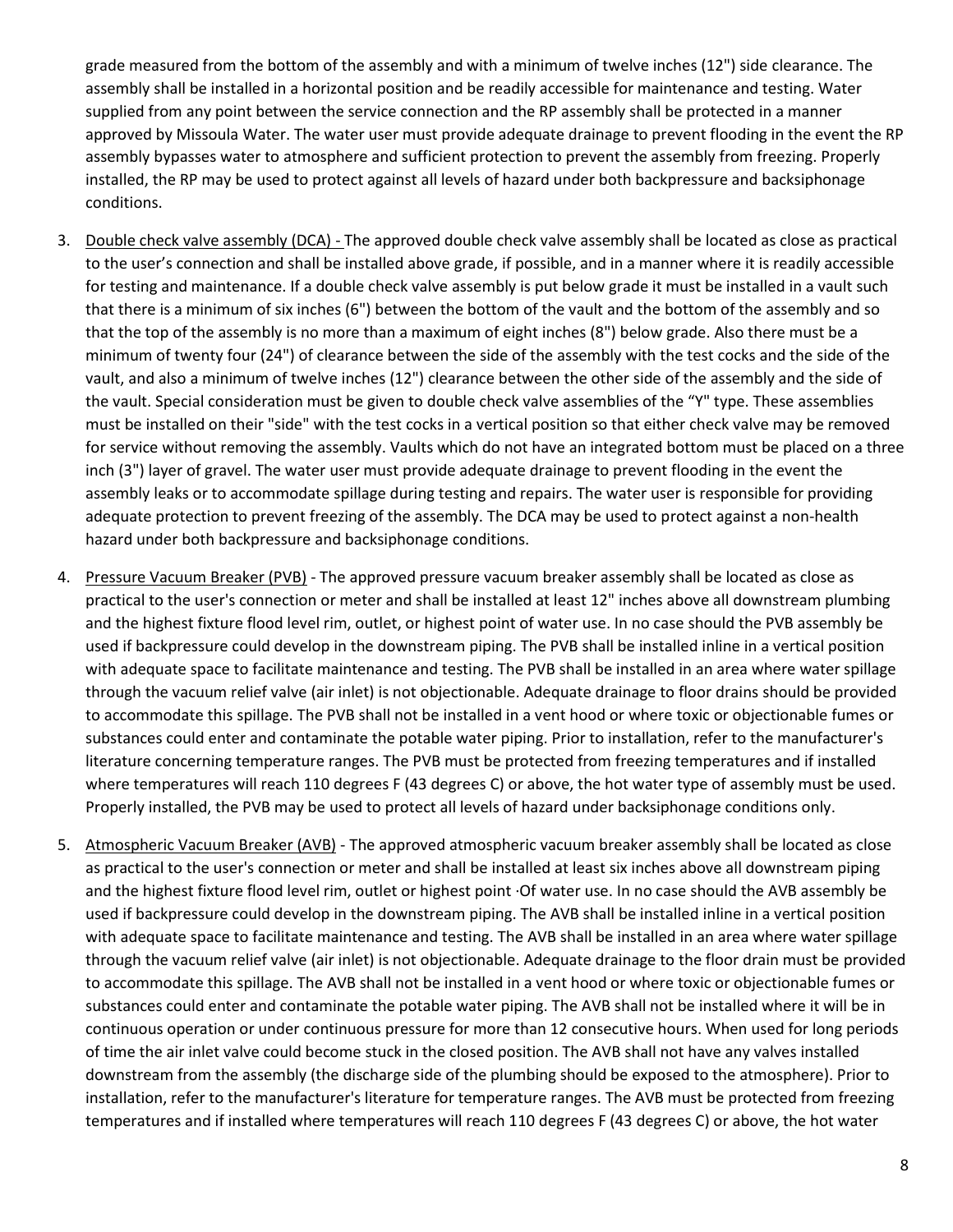type of assembly must be used. Properly installed, the AVB can be used to protect against all levels of hazard under backsiphonage conditions only.

6. Spill Resistant Pressure Vacuum Breaker (SVB)- The approve SVB assembly shall be located as close as practical to the user's connection or meter and shall be installed minimum of 12" above all downstream plumbing and the highest fixture flood level rim, outlet, or highest point of water use. In no case should the SVB be used if backpressure could develop in the downstream piping. The SVB shall be installed inline in a vertical position with adequate space to facilitate maintenance and testing. The SVB shall be installed in an area where water spillage through the vacuum relief valve (air inlet) is not objectionable. Adequate drainage to floor drains should be provided to accommodate this spillage. The SVB shall not be installed in a vent hood or where toxic or objectionable fumes or substances could enter and contaminate the potable water piping. Prior to installation, refer to the manufacturer's literature concerning temperature ranges. The SVB must be protected from freezing temperatures and if installed where temperatures will reach 110 degrees F (43 degrees C) or above, the hot water type of assembly must be used. Properly installed, the SVB may be used to protect all levels of hazard under backsiphonage conditions only.

## D. **Backflow Prevention Assembly Testing and Maintenance**

- 1. The owners of any premises on which, or on account of which, backflow prevention assemblies are installed, shall have the assemblies tested by a person who holds a current certificate from any state certification program authorizing the person to test backflow prevention assemblies or who holds a current certificate from the American Society of Sanitary Engineers. Backflow prevention assemblies must be tested at least annually and immediately after installation, relocation or repair. Missoula Water may require a more frequent testing schedule if it is determined to be necessary. Missoula Water will maintain records regarding the inspection, testing, repair, and location of backflow assemblies on customer premises. No assembly shall be placed back in service unless it is functioning as required. A report in a form acceptable to Missoula Water each time the assembly is tested, relocated or repaired. These assemblies shall be serviced, over- hauled, or replaced whenever they are found to be defective and all costs of testing, repair and maintenance shall be borne by the water user. All repair and maintenance of backflow prevention assemblies shall be done by a person meeting all state and local requirements. If a water user has a water service considered critical (i.e. a water service that can't be shut off, even for a few moments at any time), Missoula Water will require either two services to the facility, each having equal backflow protection determined by the degree of actual or potential hazard, or the user may install two assemblies in parallel on the existing service. One assembly can provide water service to the user while the other is tested and/or repaired.
- 2. Missoula Water will notify affected customers by mail when annual testing of an assembly is needed and also supply users with the necessary forms which must be filled out each time an assembly is tested or repaired.
- 3. Upon request, Missoula Water will provide a list of persons qualified to test backflow prevention assemblies.
- E. Backflow Prevention Assembly Removal

Approval must be obtained from Missoula Water before a backflow prevention assembly is removed, relocated, or replaced.

- 1. Removal: The user of an assembly may be discontinued and the assembly removed from service upon verification by Missoula Water that a hazard no longer exists or is not likely to be created in the future;
- 2. Relocation: An assembly may be relocated following confirmation by Missoula Water that the relocation will continue to provide the required protection and satisfy installation requirements. A retest will be required following the relocation of the assembly;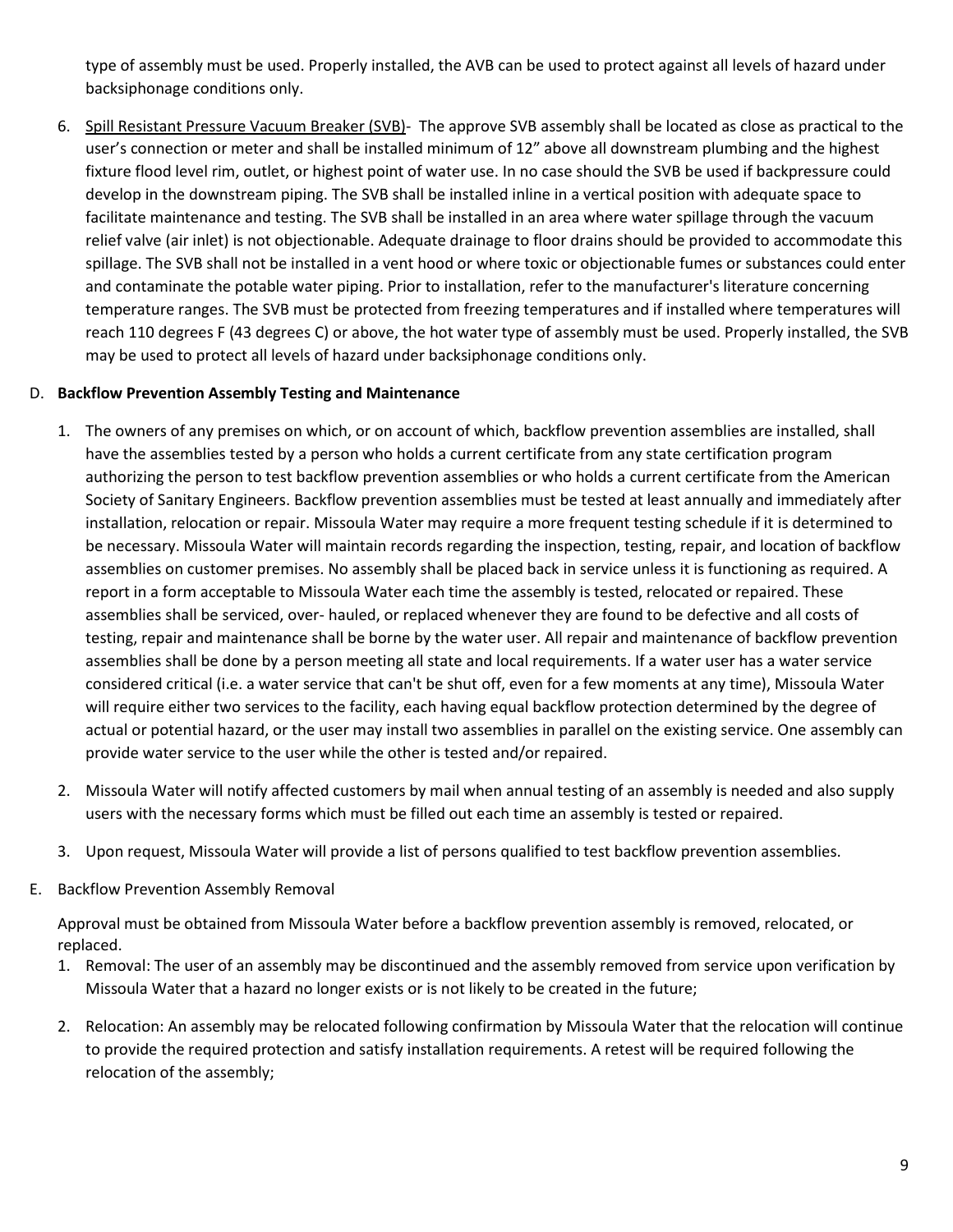- 3. Repair: An assembly may be removed for repair provided the water use is either disconnected until repair is completed and the assembly is returned to service, or the service connection is equipped with other backflow protection approved by Missoula Water. A retest will be required following the repair of the assembly;
- 4. Replacement: An assembly may be removed and replaced provided the water use · is discontinued until the replacement assembly. Is installed. All replacement assemblies must be approved by Missoula Water and be commensurate with the degree of hazard involved. The replacement assembly must be tested prior to being put into service.

# **Section IV - User Supervisor**

At each premise where it is necessary (i.e. Schools, industrial facilities, refineries, manufacturing plants, University campuses, etc.) in the opinion of Missoula Water, a user supervisor shall be designated by and at the expense of the water user. This user supervisor shall be responsible for the monitoring of the backflow prevention assemblies and for avoidance of crossconnections. In the event of contamination or pollution of the drinking water system due to a cross connection on the premises, Missoula Water shall be promptly notified by the user supervisor so that the appropriate measures may be taken to overcome the contamination. The water user shall inform Missoula Water of the user supervisor's identity on an annual basis and whenever a change occurs.

## **Section V - Administrative Procedures**

- A. Water System Survey
	- 1. Missoula Water may review any request for new services to determine if backflow protection is needed. Plans and specifications must be submitted to Missoula Water upon request for review of possible cross-connection hazards as a condition of service for new service connections. If Missoula Water determines that a backflow. Prevention assembly is necessary to protect the public water system, the required assembly must be installed before service will be granted. In addition, where multiple water systems exist on the user's premises, pipelines shall be identified by the user to clearly distinguish between the systems. This will be done in a manner acceptable to Missoula Water. Outlets of water systems shall be posted as deemed necessary to protect the potable water supply and health of the public.
	- 2. Missoula Water will conduct surveys of its customers' premises in order to eliminate cross-connections. These surveys will be conducted on a priority basis, generally beginning with those identified as having the highest degree of hazard as outlined in Section 5 of the University of Southern California Foundation for Cross-Connection Control and Hydraulic Research Manual of Cross-Connection Control.
	- 3. Missoula Water may, at its discretion, require an inspection or re-inspection for cross-connection hazards on any premise to which it serves water. Conditions that may warrant re- inspection may include, but are not limited to: change of ownership, change of business/user, addition or replacement of equipment, a backflow incident, etc. Any water user who cannot or will not allow an on premise inspection of his piping system shall be required to install the backflow prevention assembly Missoula Water considers necessary.
- B. Customer Notification Assembly Installation
	- 1. Missoula Water will notify the water user of the survey findings, listing any required corrective actions to be taken. A period of 60 days will be given to complete all corrective actions required, including installation of backflow prevention assemblies.
	- 2. A second notice will be sent to each water user who does not take the required corrective actions prescribed in the first notice within the 60 day period allowed. The second notice will give the water user a two week period to take the required corrective action. If no action is taken within the two week period, Missoula Water will hand deliver a 24 hour notice of discontinuing service to the service address if no actions taken to repair and/or test Missoula Water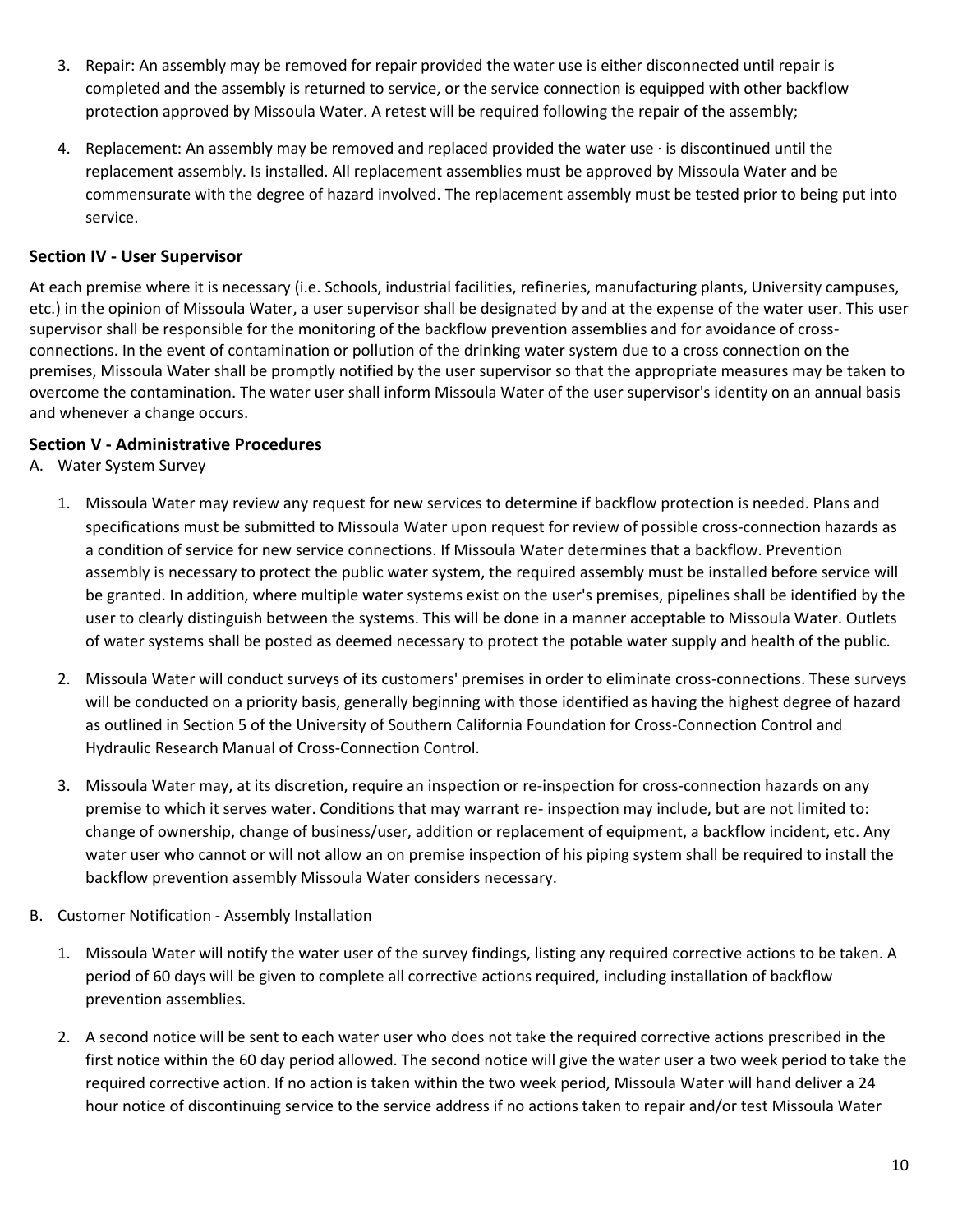may terminate water service to the affected water user until the required corrective actions are taken and inspected by Missoula Water personnel.

- C. Customer Notification Testing and Maintenance
	- 1. Missoula Water will notify each affected water user when it is time for the backflow prevention assembly installed on their service connection to be tested. This written notice shall give the water user 30 days to have the assembly tested. A second notice shall be sent to each user who does not have their backflow prevention assembly tested as prescribed in the first notice within the 30 day period allowed. The second notice will give the water user a two week period to have their backflow prevention assembly tested. If no action is taken within the two week period, Missoula Water will hand deliver a 24 hour notice of discontinuing service to the service address if no actions taken to repair and/or test Missoula Water may terminate water service to the affected water user until the backflow assembly is tested and/or repaired and the necessary forms are submitted to Missoula Water.

# **Section VI - Water Service Termination**

- A. General
	- 1. When Missoula Water encounters water uses that represent a clear and immediate hazard to the public water supply that cannot be immediately abated, Missoula Water may institute the procedure for discontinuing the Missoula Water service.
- B. Basis For Termination

Conditions or water uses that create a basis for water service termination shall include, but are not limited to, the following items:

- 1. Refusal to install a required backflow prevention assembly;
- 2. Refusal to test or maintain a backflow prevention assembly;
- 3. Refusal to repair a faulty backflow prevention assembly;
- 4. Refusal to replace a faulty backflow prevention assembly;
- 5. Direct or indirect connection between the public water system and a sewer line;
- 6. Unprotected direct or indirect connection between the public water system and the system or equipment containing contaminants;
- 7. Unprotected direct or indirect connection between the public water system and an auxiliary water system;
- 8. A situation which presents an immediate health hazard to the public water supply system.
- C. Water Service Termination Procedures
	- 1. For conditions 1, 2, 3, or 4, Missoula Water may terminate service to a customer's premises after two written notices have been sent specifying the corrective action needed and the time period in which it must be done. If no action is taken within the allowed time period, water service may be terminated.
	- 2. Conditions 5, 6, 7, or 8 are deemed an immediate threat to public health and Missoula Water may take the following steps:
		- (a) Make reasonable effort to advise water user of intent to terminate water service;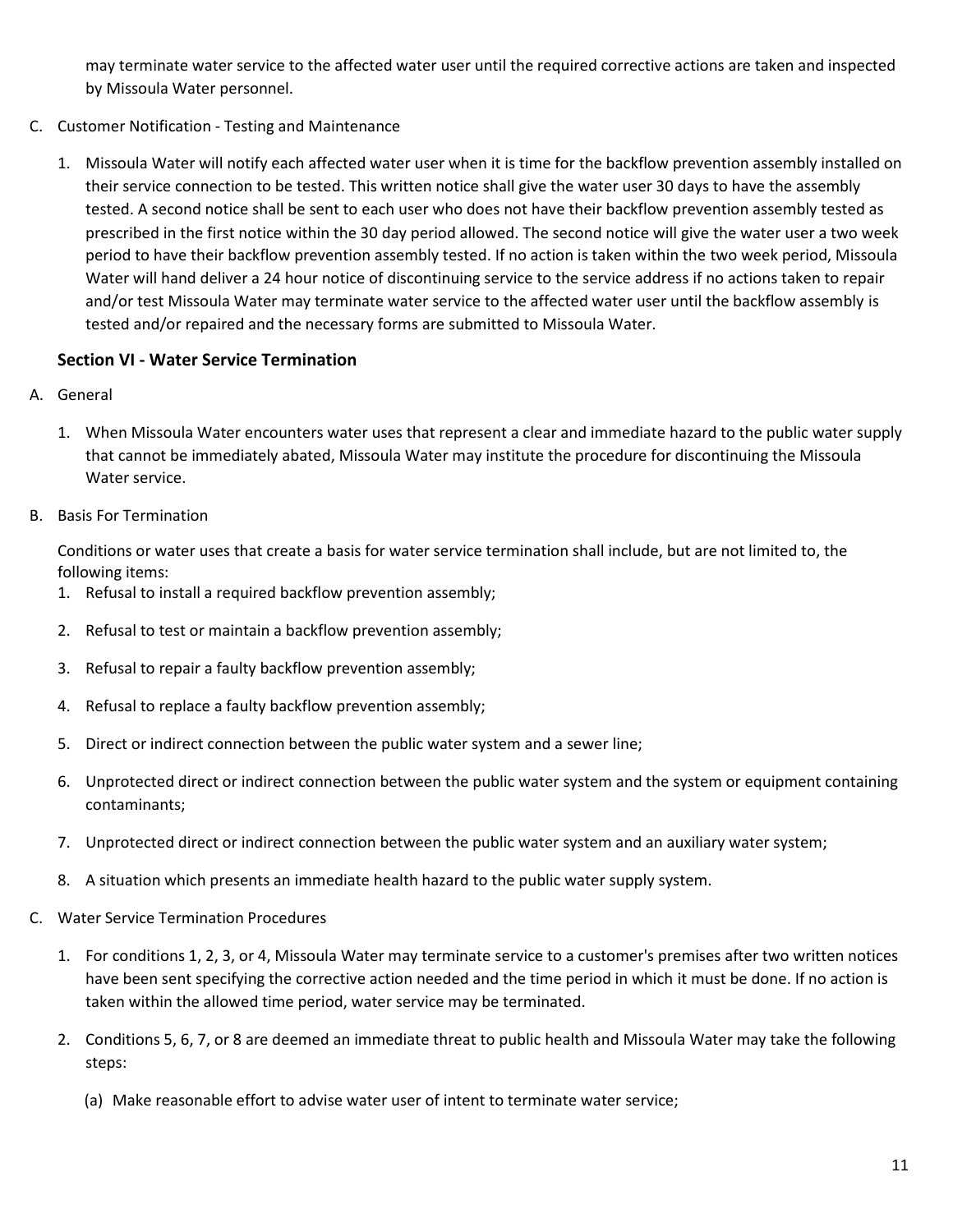- (b) Immediately terminate water supply and lock service valve. The water service will remain inactive until correction of violations has been completed with written approval by Missoula Water.
- (c) Any and all costs associated with termination of water service shall be borne by the water user. A reconnection fee may also be assessed.

# **POTENTIAL HAZARDS**

There are numerous Potential Hazards that may require Backflow Protection. Examples of such Potential Hazards could include, but are not limited to the following:

- 1. Boilers
- 2. Booster pumps
- 3. Auxiliary Source of Water (see Auxiliary Sources of Water Requirements Summary)
- 4. Sump Pumps
- 5. Pressurized Sanitary Waste Discharge
- 6. Commercial Food Processing/Preparation Equipment / Wastes
- 7. Dental or Medical Equipment / Wastes
- 8. Manufacturing Equipment / Processes
- 9. Carbonators
- 10. Laboratory Equipment
- 11. Industrial Equipment / Processes
- 12. Photographic Processing Equipment
- 13. Commercial Laundry/Cleaning Equipment / Processes
- 14. Commercial Car Wash Equipment / Processes
- 15. Autopsy/Mortuary Equipment / Processes
- 16. Recycled Water Systems
- 17. Fire Sprinkler Systems (see Fire Sprinkler System Requirements Summary)
- 18. Other

A Backflow Survey by a Missoula Water Backflow / Cross Connection Control Specialist must be performed on the premises to identify if Potential Hazards exist. If a Potential Hazard exists, Backflow Protection must be installed commensurate with the degree of hazard.